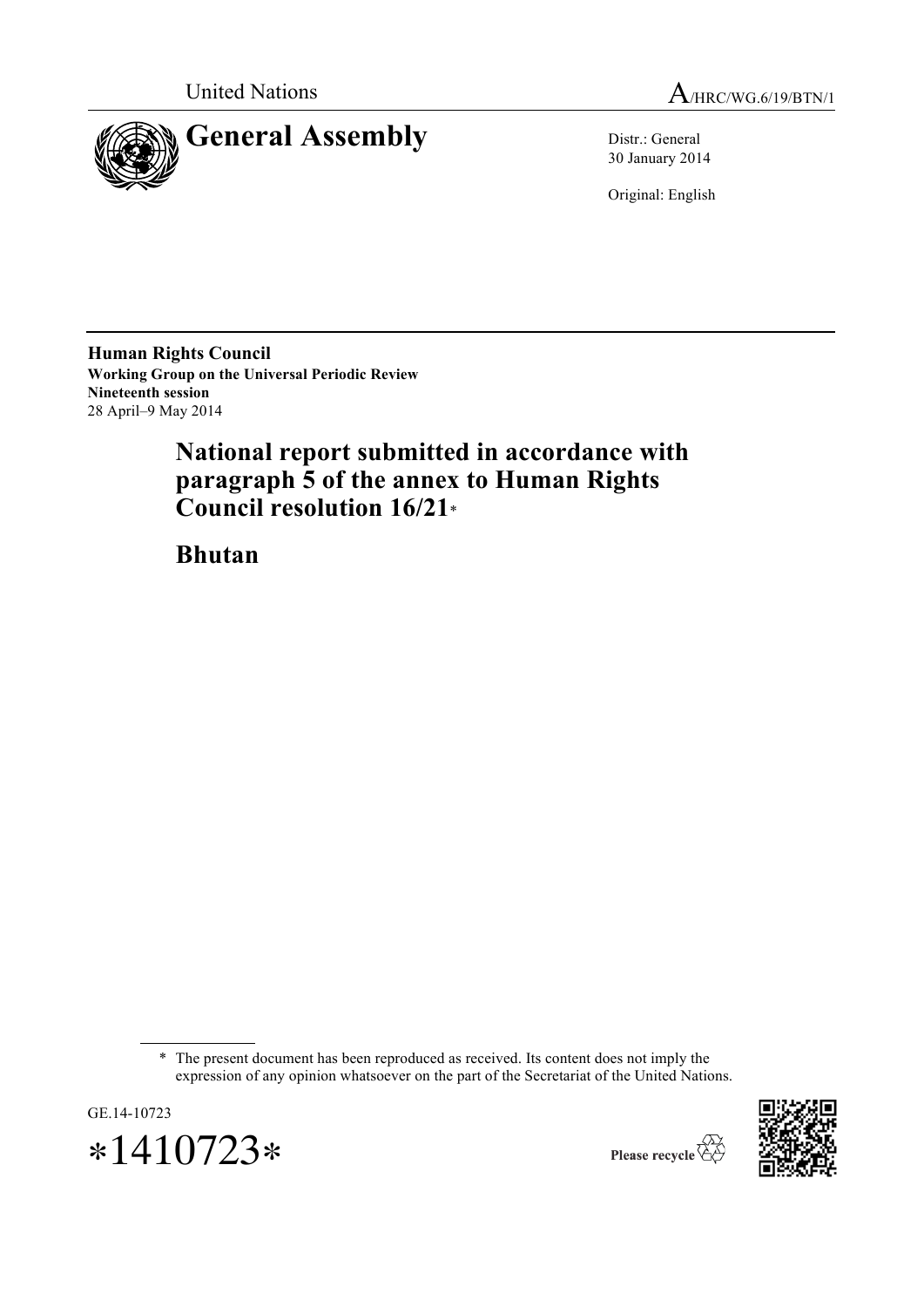## **I. Introduction**

1. Since Bhutan presented its first report for the Universal Periodic Review in December 2009, two significant developments have taken place. The  $10<sup>th</sup>$  Five Year Plan covering the period 2008–2013 was successfully completed. On the other hand, the Second Parliamentary Elections 2013 was successfully conducted in July 2013. The People's Democratic Party secured a 32 National Assembly Seats and was elected as the Ruling Party. The Druk Phuensum Tshogpa having won 15 National Assembly Seats was elected as the Opposition Party. The General Elections were witnessed by the European Union and other international observers.

2. In December 2009, Bhutan received 99 recommendations of which it accepted 75 recommendations and took note of or explained its position on the remaining 24 recommendations.

3. The Royal Government of Bhutan submits its national report for the second cycle of the UPR in accordance with the UN General Assembly resolution 60/251. This report presents the significant measures undertaken by the government in implementing the recommendations received during its first UPR in December 2009, improving the human rights situation on the ground as well as in addressing challenges to achieve these goals.

## **II. Methodology and consultation process**

4. This report was coordinated by the Ministry of Foreign Affairs after a broad and inclusive consultative process involving Government Ministries, Agencies and Organizations such as the Ministry of Education, Ministry of Health, Gross National Happiness Commission and other relevant agencies like the National Commission for Women and Children.

5. The Ministry held several meetings with the above agencies and collated the report. A national stakeholders meeting was held to validate this report in which CSOs participated and made valuable contributions. In drafting this report, the guidelines contained in decision 6/102 of the Human Rights Council were closely followed. **(Recommendations 98 and 99)**

## **III. Implementation of recommendations**

6. The current Government, led by Prime Minister Tshering Tobgay is committed to upholding the rule of law, protecting and promoting human rights of every Bhutanese and to strengthening democracy in Bhutan.

7. Since 2009, Bhutan has also taken numerous initiatives that are outside the purview of the recommendations received during first UPR. These are presented under the initiative section of this report.

8. Bhutan recognizes the important role played by all its development partners in implementation of the recommendations. Ten recommendations **(Recommendations 88- 97)** called for the international community to extend financial and technical assistance to enable Bhutan realize various commitments/obligations under the Human Rights Council. The support extended by Bhutan's development partners have enabled the government to make significant progress on the recommendations received during the first UPR. Of the total revised outlay of about Nu 152.66 billion for the 10 FYP, about 34.45% was received from the UN specialized agencies, bilateral and other multilateral development partners.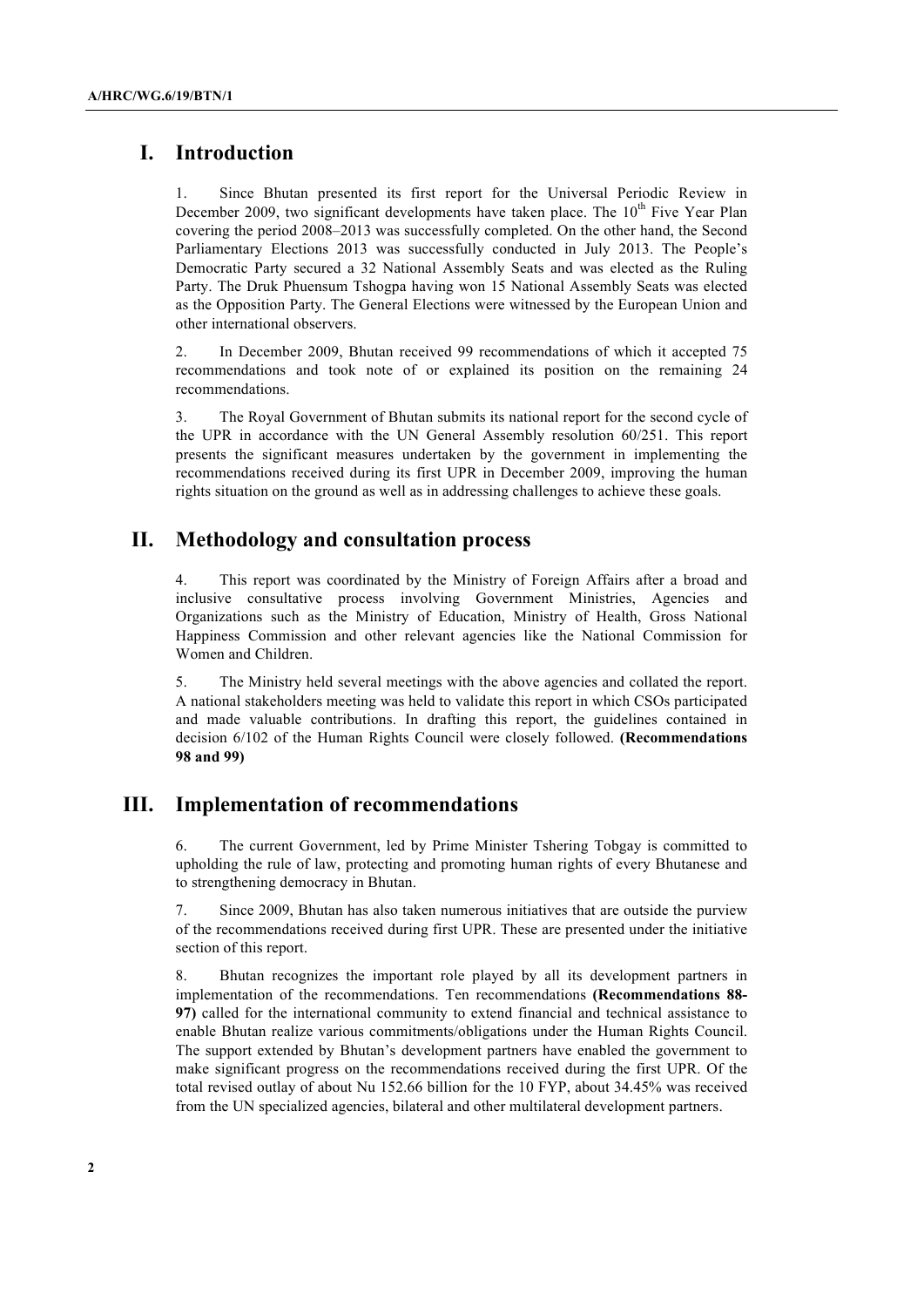## **IV. Normative and institutional framework for protection and promotion of human rights**

### **A. Fundamental rights and the Constitution**

9. The Constitution of Bhutan guarantees and protects the human rights of every citizen and provides speedy and effective remedies if those rights are violated. Article 7 of the Constitution guarantees and protects human rights including right to life, liberty and security of persons, right to freedom of speech, expression and opinion, and freedom of thought, conscience and religion, and such rights cannot be abridged except by due process of law. Section 3, 5, and 6 of Article 9 obligates the State to create a civil society and to protect human rights and dignity, and to ensure fundamental rights and freedom of people; to provide justice through fair, transparent and an expeditious process; and, to provide legal aid to secure justice.

### **B. Legislative framework**

10. Reaffirming Bhutan's continued commitment towards promoting and protecting human rights, a number of important legislations were passed by the Parliament during the reporting period:**(Recommendation 21 and 22)**

- (a) Disaster Management Act of Bhutan 2013;
- (b) Domestic Violence Prevention Act of Bhutan 2013;
- (c) Alternative Dispute Resolution Act of Bhutan 2013;
- (d) The Road Act of Bhutan 2013;
- (e) Child Adoption Act of Bhutan 2012;
- (f) Consumer Protection Act of Bhutan 2012;
- (g) The Child Care and Protection Act of Bhutan 2011;
- (h) The Penal Code(Amendment) Act of Bhutan 2011;
- (i) The Civil and Criminal Procedure Code (Amendment) Act of Bhutan 2011;
- (j) The Anti-Corruption Act, 2011;
- (k) The Water Act of Bhutan 2011;
- (l) Marriage (Amendment) Act of Bhutan 2009.

11. The two houses of Parliament, the National Assembly and the National Council, constituted 17 committees such as the Human Rights Committee; Women, Children and Gender Issues Committee; Good Governance Committee, Social and Cultural Affairs Committee, among others. These Committees are central to the operation of both houses and provide an avenue for the Parliamentarians to examine complex policy matters and gauge public opinion on the same.

12. The Human Rights Committee during the term of the first government, made significant contribution towards improvement of prison conditions in Bhutan. The Committee visited several prisons and their recommendations to improve the infrastructure, facilities and living conditions of prisons were incorporated by the relevant authorities.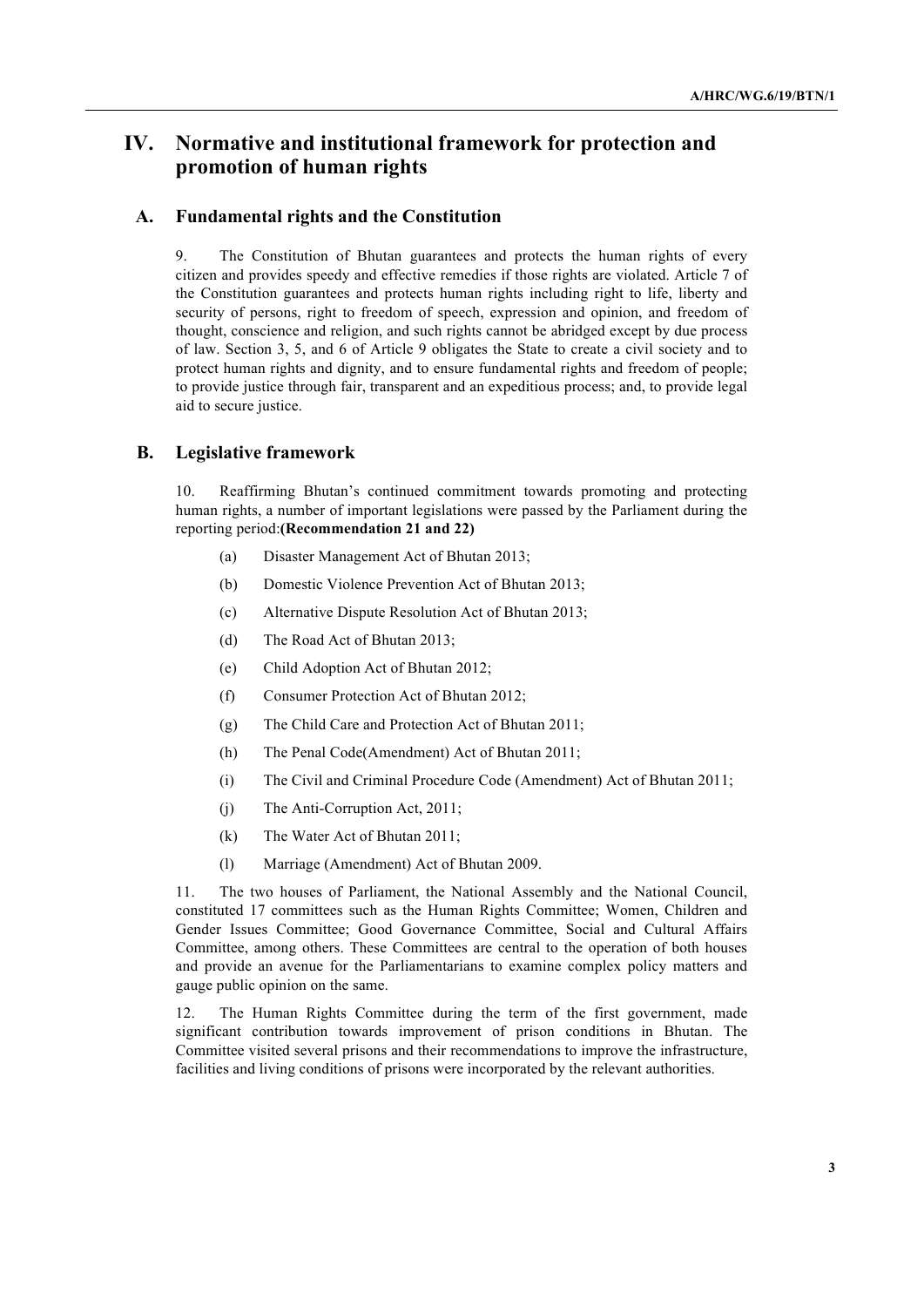## **C. Strengthening the Judiciary (Recommendation 47)**

13. Bhutan is committed to the rule of law and the Constitution guarantees the right to a fair and impartial trail. This is possible as the Judiciary is independent of the executive and the legislature. The Judiciary plays it part to ensure that the democratic culture of governance in the country is firmly entrenched.

14. The independence of Judiciary was demonstrated through the speedy rendering of judgment by the Supreme Court on country's first landmark constitutional case of the Government Vs. the Opposition in August 2010, wherein the Supreme Court upheld the High Court's ruling that the government had erred in revising taxes without following due legislative process. The respectful acceptance of the ruling and its immediate compliance by the government is an excellent example of the clear delineation of power among the three arms of the government and the presence of a strong rule of law.

15. Since 2009, the capacity of Judiciary has been strengthened through human resource development, institutional capacity building and infrastructure development. In addition to a court in each of the 20 Districts, separate courts have also been established in all 15 subdistricts enhancing people's access to justice. Bhutan currently has a strong pool of qualified lawyers and a high percentage of professionally trained judges.

16. The Bhutan National Legal Institute was established in 2011 to provide continuing legal education to judicial personnel and others involved in the administration of justice. It has conducted numerous trainings for lawyers, judges and police personnel on codes of conduct, civil and criminal procedures, etc. BNLI has also provided Alternate Dispute Resolution training at the local level in order to capitalize on its advantages over litigation thereby increasing efficiency of the judicial system. Woman and Child rights have also been integrated into ADR trainings to create awareness locally and empower them to make use of the process. In addition, officials and Judges also visited the Federal Administrative Court of Switzerland in 2013, where they receive training not only in court procedures but also in the areas of human rights. **(Recommendation 88)**

### **D. Anti-corruption measures**

17. The government has strengthened key constitutional bodies by enacting laws and regulations that will assist these institutions in fulfilling their mandates. Since 2009, transparency, financial accountability and control of corruption have been enhanced, through regular audit of government, public institutions and organizations by an independent Royal Audit Authority and proactive measures by Anti-Corruption Commission. Legislations to enable these anti-corruption bodies include among others, the Anti-Corruption Act 2011, Asset Declaration Rule 2012, Debarment Rule 2013, and Gift Restriction Rule 2013. The ACC has also introduced numerous corruption prevention tools like National Integrity Assessment, Corruption Risk Management, Integrity Diagnostic Tool, Asset Declaration, etc to curb corruption in public sectors**.** Public education program across 19 Dzongkhags<sup>1</sup> and 196 Gewogs<sup>2</sup> have also been conducted to create awareness on the issue. According to Transparency International's Corruption Perception Index, Bhutan currently ranks 31 out of 177 countries, an 18 point improvement from its rank of 49 in 2009. Within South Asia, Bhutan is ranked the highest. This has been possible due to the collective action of the oversight bodies which, among others, adopt best practices and lessons from other countries before embarking on any new initiatives. **(Recommendation 12)**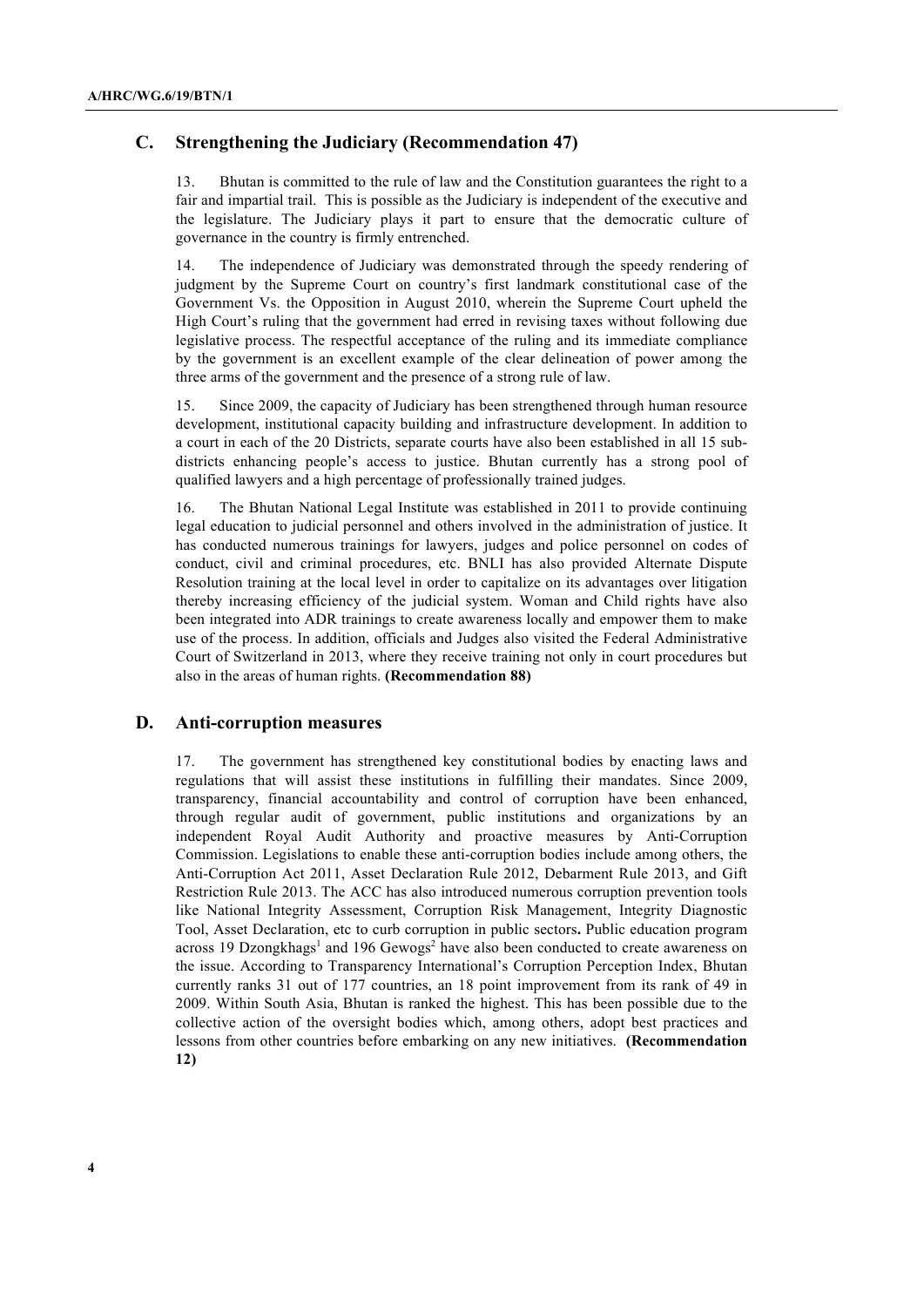## **E. National Commission for Women and Children**

18. The NCWC is an autonomous agency which coordinates all policies and activities related to protection and promotion of rights of women and children. NCWC has also addressed other cross cutting human rights issues like violence against women, trafficking in persons, child rights etc. The agency continues to receive the government's support through technical and financial assistance. A Legal Officer was also appointed in the NCWC in 2012, further strengthening its legal capacity. **(Recommendation 10 and 11)**

## **F. Civil society organizations**

19. CSOs are growing in strength and play an increasingly important role in the society. Most CSOs in Bhutan work to help economically marginalized, vulnerable groups and to this effect have also been active in some areas of policy formulation. Additionally, there are also Community Based Organizations which are informal, voluntary, rural community groups which also work in the interest of vulnerable groups.

20. The CSO Authority, established in March 2009 to oversee the formation and functioning of the CSOs, ensures emergence of healthy and serious CSOs capable of delivering their declared goals and objectives. As of June 2013, there were 33 CSOs registered with the Authority and more are emerging.

21. The CSO Authority through the CSO Fund Facility Window, created with funds pooled from our development partners, has provided funding grants of Nu. 50 million to over 75% of the registered CSOs to enable implementation of their organizational mandates. Similarly, over 20 CBOs which are unregistered have also been provided substantial financial grants.

22. The CSO Authority will continue to strengthen the institutional and operational capacity of the registered as well as emerging CSOs through mobilization of funds so that these CSOs in the long term would not only be able to play a vital, complementary and supplementary role to the government, but would also emerge as self sustaining, independent entities.

## **G. Strengthening of democracy and development of a sound democratic culture (Recommendation 45)**

23. In April 2008 Bhutan became the youngest democracy when the first democratically elected government was installed. International observers including the European Union declared the elections free and fair meeting international standards. The most noteworthy feature of the democratic process in Bhutan is that the transition from Monarchy to Democracy was initiated by His Majesty the King and His Majesty the Fourth King in a smooth and peaceful manner.

24. Bhutan's democratic process has been further consolidated with the successful conduct of local government elections in 2011 and second Parliamentary elections in 2013, which was observed by international observers like the EU. Four political parties contested the elections in 2013, compared to two parties in 2008, resulting in a vibrant election process.

25. Key constitutional bodies have been established and laws and regulations have been put in place to assist them in fulfilling their mandates. Further, to promote good governance, several initiatives have been taken to strengthen public service management through civil service reforms and by enhancing efficiency in the delivery of public services.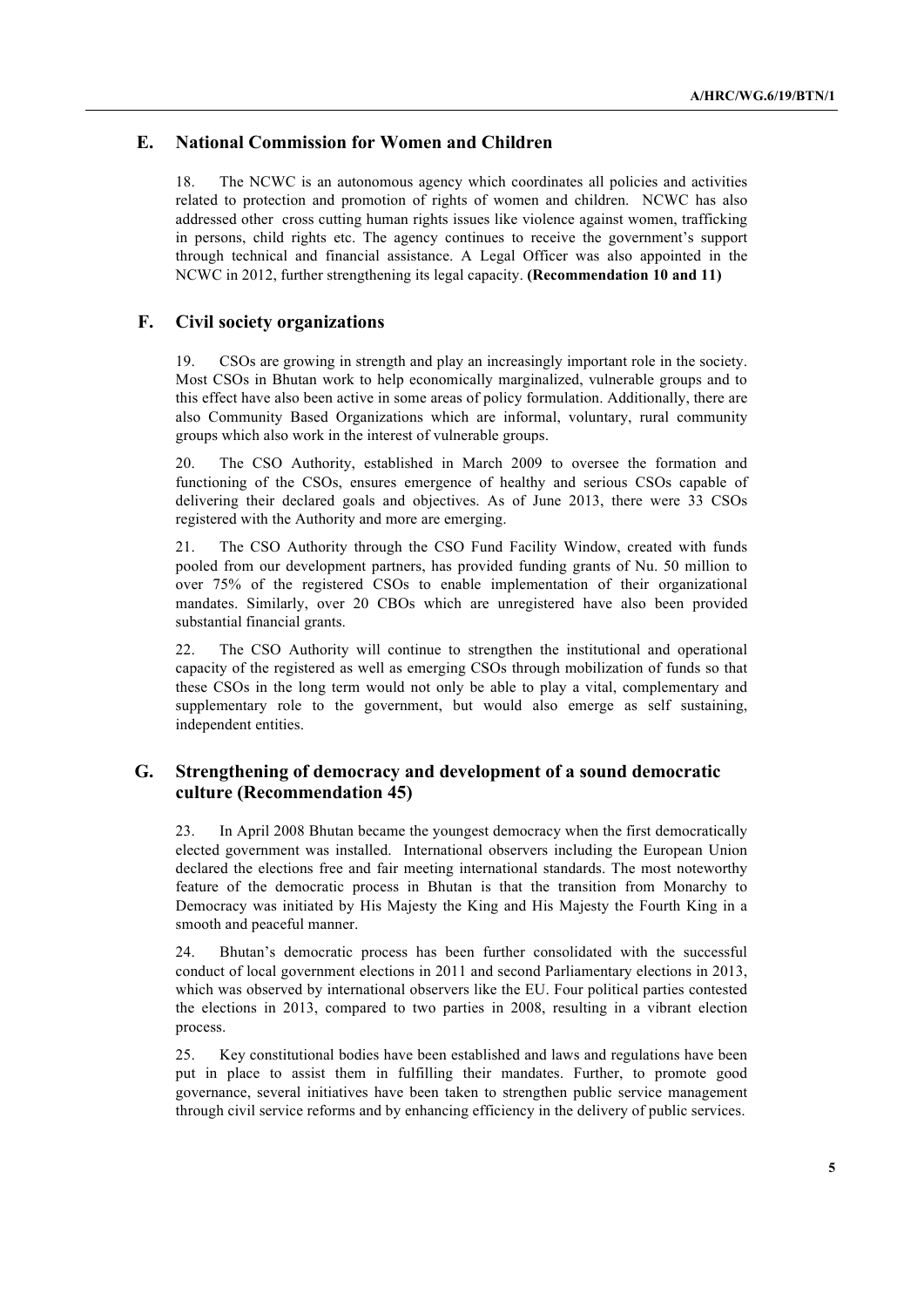26. Efforts are also being made to continually disseminate information to create greater awareness of the electoral and democratic process by involving all stakeholders. In the run up to the second parliamentary elections and the LG elections, the Election Commission of Bhutan had undertaken various measures including advocacy campaigns to encourage Bhutanese to fully participate in the electoral and democratic process, with special focus on women and youth participation. **(Recommendation 57)**

27. The ECB has launched "Democracy Clubs" in Schools and institutions and also set up Volunteers for Voter Information, Communication and Education and Network of Bhutanese for a Democratic Bhutan. These initiatives will enhance education and promotion of higher electoral standards through wider participation of the public. **(Recommendation 57)**

28. The government has always recognized and acknowledged media's indispensible role in deepening democracy and good governance by checking arbitrary power and demanding accountability and transparency in governance. There is a strong legal framework in place that supports and protects the freedom and independence of the media. Bhutan's Constitution guarantees freedom of speech, opinion and expression, the freedom of the press, radio and television and other forms of electronic dissemination of information. (**Recommendation 50)**

29. The media in Bhutan has grown rapidly within a very short span of time. In 2012, there were twelve local newspapers, seven radio stations and two television news channels. Media editorials and content are uncensored and exhibit very robust, highly outspoken and independent views mirroring the growth of an independent press. The monthly Meet the Press is one of the many initiatives undertaken by successive governments to ensure access to information by media. The Bhutan Media Foundation was established in 2010 through a Royal Charter to foster the growth of a strong and responsible media. The government has also organized various program, workshops and seminars to develop professionalism of the media. **(Recommendation 51)**

30. Nevertheless, low literacy rate, small population and limited market size pose a challenge to the sustainability of media growth in Bhutan.

31. After transitioning to democracy, access to information for the public has improved significantly. Article 7(3) of the Constitution guarantees Right to Information. Accordingly, a RTI Bill has also been drafted and was discussed in the first session of the second parliament. There is a robust discussion on the draft Bill and a sensitization drive is ongoing. The bill will be discussed again in the next parliament session.

32. CSOs, both registered and informal associations, are contributing to the strengthening of democracy and democratic culture through civic education, trainings, workshops, forums, media production and research. Specialized seminars and conferences have been conducted by various research centers and all of them have helped to deepen understanding of democracy in Bhutan.

## **H. Fostering a human rights culture through awareness and education (Recommendation 16 and 46)**

33. With the assistance of the specialized UN agencies and other bilateral partners, significant progress has been made in strengthening capacity and awareness on human rights among the populace through workshop, seminars, conferences and social events. These also provided an opportunity for key stakeholders to assess the status of human rights in the country and work towards closing the gaps.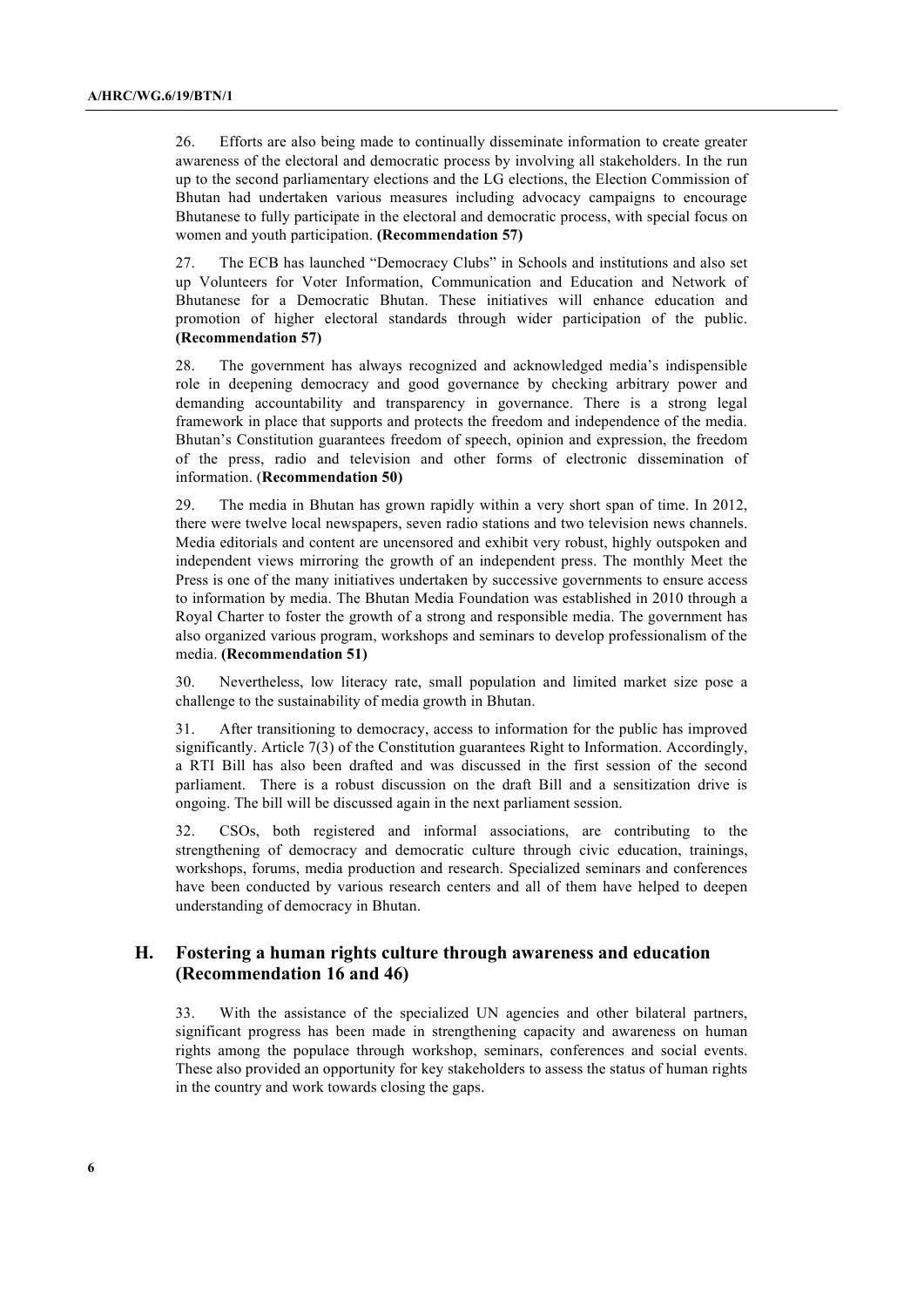34. A significant achievement has been in the area of developing child protection interventions and institutionalizing capacity building on child rights. NCWC with UNICEF has developed a training curriculum on child rights and officials from relevant agencies are regularly trained on child protection including basic case management approaches. Police officers, attorneys, private law practitioners, labour inspectors, local leaders and heads of monastic institutions are being sensitized and trained on CRC, CEDAW, CCPA 2011, child friendly justice procedures and gender related challenges. Local leaders from all 205 gewogs have been trained and sensitized on child rights and protection. This will contribute towards protection of children's rights at the local level.

35. Over 170 schools principals were oriented on counseling and child protection issues. A training manual for psychosocial support in emergencies has been adapted and shared with youth volunteers and schools counselors. Key agencies like the NCWC, Department of Youth and Sports, Department of Disaster Management, and CSOs like RENEW, ABS were trained as trainers in child protection in emergencies.

36. Over 600 community members, children, policy makers and parliamentarians were sensitized on child rights and protection at the launch of the 2012 State of the World's Children Report. Over 3000 undergraduate university students and lecturers were sensitized on various national laws including on child protection. Law Clubs have been established in 24 pilot schools covering all 20 districts. These serve as an outreach mechanism for legal awareness and dissemination among children.

37. The NCWC in collaboration with the UNODC organized an anti-human trafficking sensitization workshop for law enforcement officers and other stakeholders in border districts. High level meetings on Trafficking in Persons have resulted in a situational analysis and the formulation of a Standard Operating Procedure to prevent incidences.

38. A study on prevalence of Violence Against Women was conducted in 2012. The findings are being disseminated regularly through media and awareness workshops. The UN Secretary General's campaign against VAW called SG UNiTE was launched in 2013 with various sectors. This multi-sectoral involvement will strengthen the government's efforts to enhance awareness on VAW. Awareness of the DVPA 2013 has been carried out for the students and lecturers of tertiary institutions, law enforcement agencies etc as part of the campaign. Royal Bhutan Police also launched "Friends of Police", a Police Public Partnership Program in September 2013 to promote greater awareness on VAW. Bhutan also participated in the One Billion Rising campaign to end VAW in February 2013. **(Recommendation 38)**

39. Seminars on Human Rights and Buddhism was organized by the Royal University of Bhutan in four different dzongkhags, an awareness video on "Human Rights and the Constitution of Bhutan" was produced and screened, and a booklet on human rights consisting of the translated version of the Universal Human Rights Declaration was also published and distributed.

40. The BNLI initiated legal TV and lecture series, Rural Legal Dissemination program, symposiums, and seminars with the intention to raise public awareness on human rights.

41. Encouraging youth to become productive and responsible citizens through educational program has always received high priority from the government. Hence various youth health and development program are provided for both in and out of school youth to enable them to imbibe important moral values and skills. Additionally, the Educating for GNH program was introduced in 2010 in schools to infuse values and principles of GNH into the education system. The GNH program is aimed at ensuring justice and equity in the management of schools. Several schools have reported visible improvement in students' behavior and respect for different culture and tradition**. (Recommendation 17)**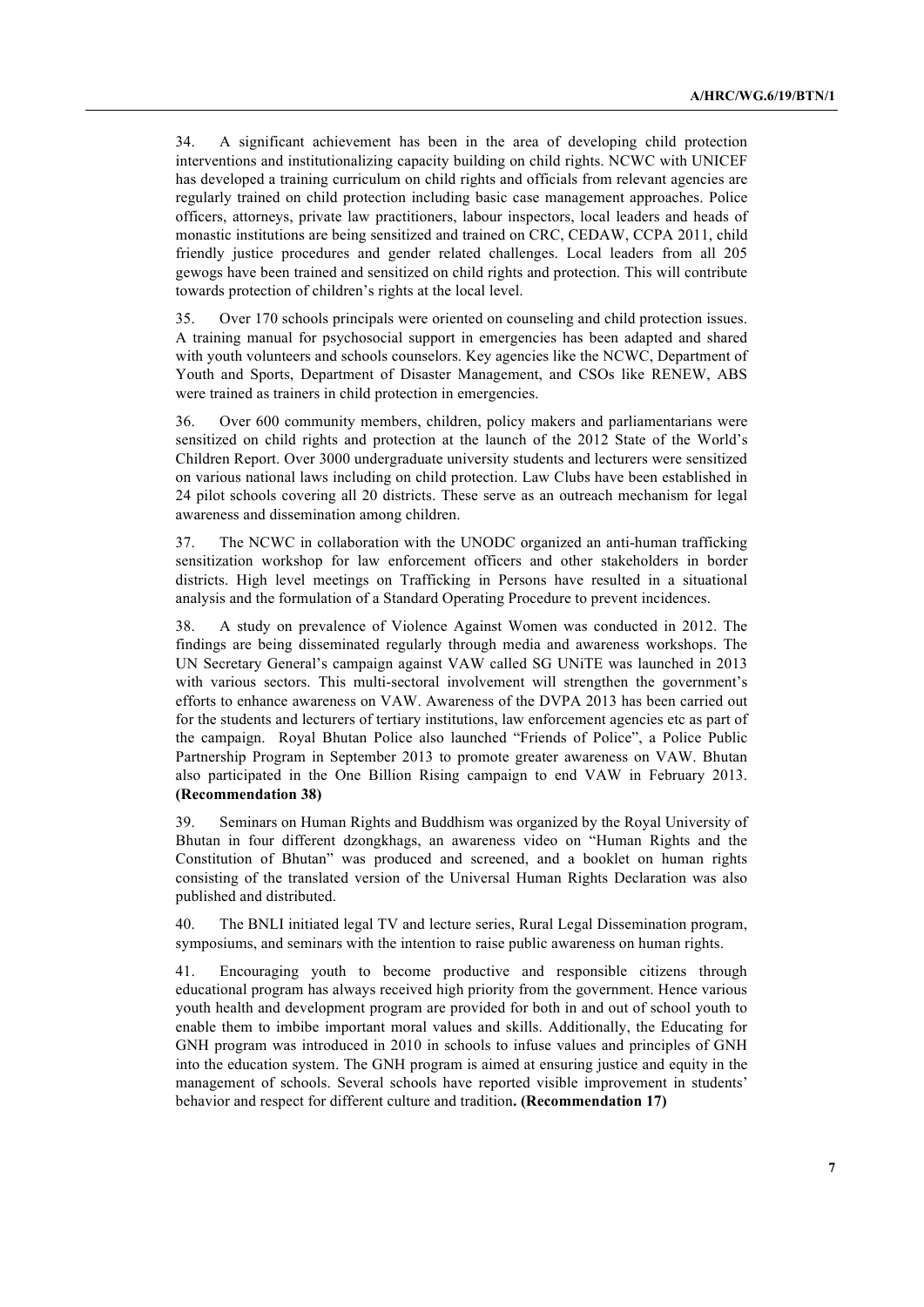42. Awareness on rights and responsibilities of free speech and on citizenship are being strengthened through CSO activities as well. Rural voices are also being strengthened through initiatives undertaken by CSOs.

## **V. Implementation of recommendations grouped thematically**

## **A. Right to education (Recommendation 70 and 71)**

43. Article 9 (16) of the Constitution states that "The state shall provide free education to all children of school going age to tenth standard and ensure that technical and professional education is made generally available and that higher education is equally accessible to all on the basis of merit". The draft National Education Policy reinforces the Constitution by assuring that "All Bhutanese children including those with special needs shall have access to a quality basic education (up to grade 10 or equivalent) that is free (in terms of tuition fees and textbooks) and equitable". The government's commitment is evident as 24.39 % of the total outlay in the  $11<sup>th</sup> FYP$  is allocated to social sectors like education and health.

44. At present, NER for primary education stands at 96%, showing an improvement of 4% compared to the NER of 91.82% in 2009, while the NER for basic education stands at 94% compared to 88.36% in 2009. Plus the Adjusted NER<sup>3</sup> is estimated at 98.5 %, proving that primary education is being accessed by almost all Bhutanese children. Further, the government has targeted NER for primary and basic education at 98% and 96% respectively in the  $11^{th}$ FYP. In order to achieve this target, it continues to prioritize provision of free primary education for all children.

45. Bhutan has also made impressive progress towards ensuring gender equality in education. The GPI in education is calculated at 1.02, indicating that on the whole there is no significant gender inequality in the Bhutanese education system. This has been possible through the policy of establishing primary schools, extended classrooms and providing free text books, stationery, boarding facilities and school feeding programs, especially in rural and remote areas to encourage admission and retention of children, especially girls from vulnerable background. Additionally, to enable children from poor families and those who need to walk longer distance to attend school, free meal is provided to school children based on need. In boarding situations, caregivers are placed to care for the young children as well. **(Recommendation 66)**

46. Towards meeting the needs of vulnerable children, and specifically to give children from poor socio-economic backgrounds an early head start, the government has initiated establishment of community based Early Childhood Care and Development centres. Catering to 3-5 year olds, this initiative takes early stimulation and school readiness program free of cost to local communities. Currently there are 118 such centres across Bhutan including those run by CSOs and Corporations. The government aims to establish 135 more centres within the 11 FYP. **(Recommendation 33)**

47. Reflecting the government's commitment to providing education to all, especially children with disabilities, the draft National Education Policy states that "children irrespective of abilities, location or background shall have equal access and opportunity to education" and that "all schools and institutes shall incorporate policy on special educational needs in their school policy document".

48. Additionally, a two-stage disability prevalence study for children aged 2–9 was also conducted in 2012 to assess the extent and prevalence of disabilities in the country. The report serves as an important tool for policy makers, researchers, practitioners, CSOs, and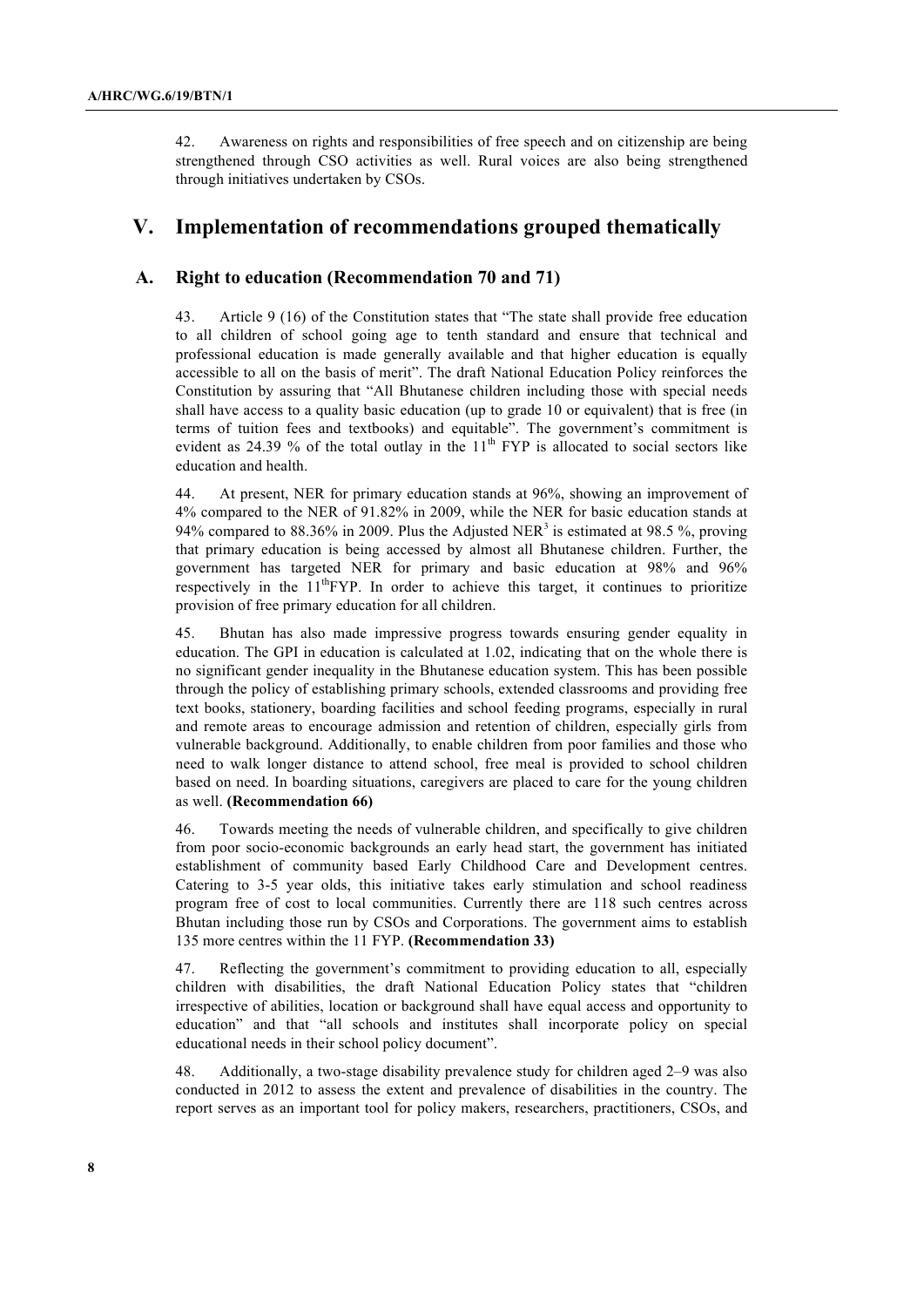volunteers to promote participation, equity and happiness of such children. This study also forms the basis for identifying regions and areas for targeted special needs services, including education and health.

49. To help meet the need for providing specialized education services, a special education unit has also been established in the MoE. Bhutan also hosted its first regional seminar on inclusive education for children with disabilities in December 2013.

50. Presently, eight schools cater to children with special needs, with two schools providing specialized services for the visually and hearing impaired. As of June 2013, there were 259 teachers trained on inclusive education, catering to such students. During the  $11<sup>th</sup>$ FYP, the service centers of 15 schools, including the existing 8, will be improved and upgraded. A network consisting of focal points from different sectors has also been established and their roles mapped out to address the needs of children with disabilities. Similarly, there is increasing number of active CSOs providing educational services to children with special needs. **(Recommendation 33 and 34)**

### **B. Right to health**

51. All Bhutanese avail free health services from primary to tertiary level health care as a right guaranteed by the Constitution. Article 9 (21) and (22) states that, "the state shall provide free access to basic public health services in both modern and traditional medicines" and "the state shall endeavor to provide security in the event of sickness and disability or lack of adequate means of livelihood for reasons beyond one's control" respectively. These constitutional provisions are testament to the government's commitment to provide free and quality universal health care to all Bhutanese.

52. In order to ensure all Bhutanese have access to free health services, a consolidated National Health Policy was launched in July, 2011 which also provides a road map for achieving all national as well as international health related goals. At present, primary health coverage is estimated at 90%. Currently there are three health facilities for every 10,000 persons. The NHP emphasizes on the need to construct health facilities within three hours of traveling distance as well as health services that are responsive to the needs of the persons with disabilities. The government intends to provide 100% nationwide access to healthcare Professionals through technology enabled solutions. Despite severe shortage of doctors and trained medical personnel, Bhutan has also implemented a policy to station three doctors per district and is on the path to realizing it. **(Recommendation 69)**

53. Further, the NHP mandates the government to promote health facilities and services, which are accessible to persons with disabilities. Accordingly, physiotherapy services are provided in 22 hospitals across 18 Districts; and any new construction of health infrastructure especially hospitals in the 11FYP will incorporate services accessible to persons with disabilities. **(Recommendation 66)**

54. Considerable progress has been made in developing the capacity of the health system which has resulted in improvements in health related outcomes. Various initiatives like recruiting foreign Doctors, sourcing health volunteers from different countries, reinstating resigned national doctors on contract basis, providing financial support to privately enrolled medical students, initiating the Accelerated Nursing Program, etc have increased the pool of health professionals in the country. In parallel, the Royal Institute of Health Sciences (RIHS) and the Institute of Traditional Medicine Services, two main medical education centers in Bhutan, have produced human resources in various categories of health technician and traditional medicine respectively. RIHS launched a B.Sc in Public Health in 2010 and a B.Sc in Nursing and Midwifery in 2012, which will result in more qualified professionals in the long run.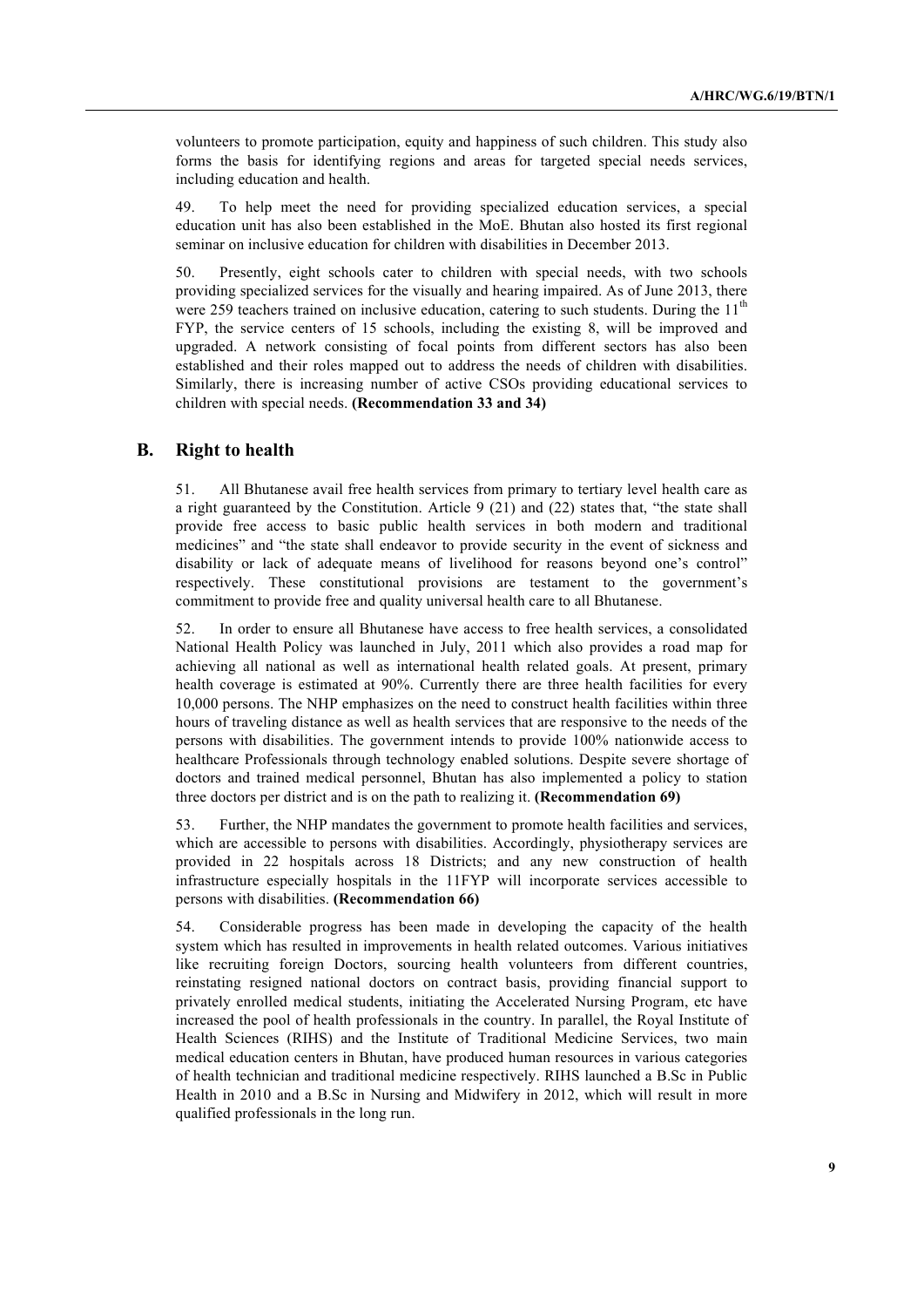55. The enactment of the University of Medical Sciences of Bhutan Act and its establishment in 2012, is a major initiative of the government towards providing in-country professional medical education, thereby, addressing the critical shortage of health and allied professionals and ensuring access of Bhutanese to quality healthcare professionals. **(Recommendation 69)**

56. The Ministry of Health has also revised its National Strategic Plan (2012-2016) to ensure health services are responsive to the needs of the vulnerable and marginalized group especially people living with HIV/AIDS, Men who have sex with Men, Commercial Sex Workers and Trans-genders. This is aimed at promoting the rights of these individuals to access quality services related to HIV prevention, treatment, care and support**. (Recommendation 30)**

57. Additionally, the MoH has undertaken the following studies to understand the prevalence and spread of HIV/AIDS;

- (a) Rapid Assessment on Stigma study for MSM and TG (2012-2013);
- (b) Mapping and size estimation of MSM and TG (2012);

(c) KAPG Survey among migrant workers and among in and out of school youths (2012-2013);

(d) Surveillance in Mega Hydro Power Projects (2013).

58. Lhaksam, a CSO advocating for the rights of people living with HIV/AIDS was established in 2009. It has been effective in bringing the plight of this vulnerable group to the forefront and in countering societal stigma attached to the disease.

### **C. Poverty alleviation**

59. The main objective of the  $10^{th}$  FYP was to reduce poverty to 15% by 2013 from 23.2 % in 2007. In 2012, poverty rate stood at 12%, an important achievement. Nonetheless poverty reduction continues to be one of the top most priorities. **(Recommendation 65)**

60. The overarching objective of the  $11<sup>th</sup> FYP$  is to achieve Self-reliance and Inclusive Green Socio-Economic Development. Against this backdrop, poverty reduction is one of the 16 national key result areas of the plan. Government targets to further reduce poverty to 5% by 2018. In addition to income poverty, the government has also set aggressive target to reduce multidimensional poverty from 25.8% in 2010 to 10% by 2018.

61. The  $11<sup>th</sup> FYP$  also has a special focus on addressing the needs of vulnerable groups by conducting comprehensive studies to set baseline targets and formulate appropriate interventions. **(Recommendation 30, 31)**

62. The government will continue to reduce poverty and reach out to vulnerable groups of society through targeted intervention such as: **(Recommendation 66)**

(a) The Rural Economy Advancement Program which seeks to target extreme poverty in 126 villages identified during the  $10<sup>th</sup> FYP$  as being most marginalized. REAP I was implemented as a pilot project during the  $10<sup>th</sup> FYP$  where targeted support was provided to 10 villages. Given its success, 116 villages have been identified to be beneficiaries under REAP II during the  $11<sup>th</sup> FYP$ .

(b) The National Rehabilitation Program is a program initiated and spearheaded by the Office of Gyalpoi Zimpon<sup>4</sup> with the objective to reduce poverty by enhancing the productive asset base of marginalized households through the provision of adequate land, transitional and livelihood support and socio-economic facilities.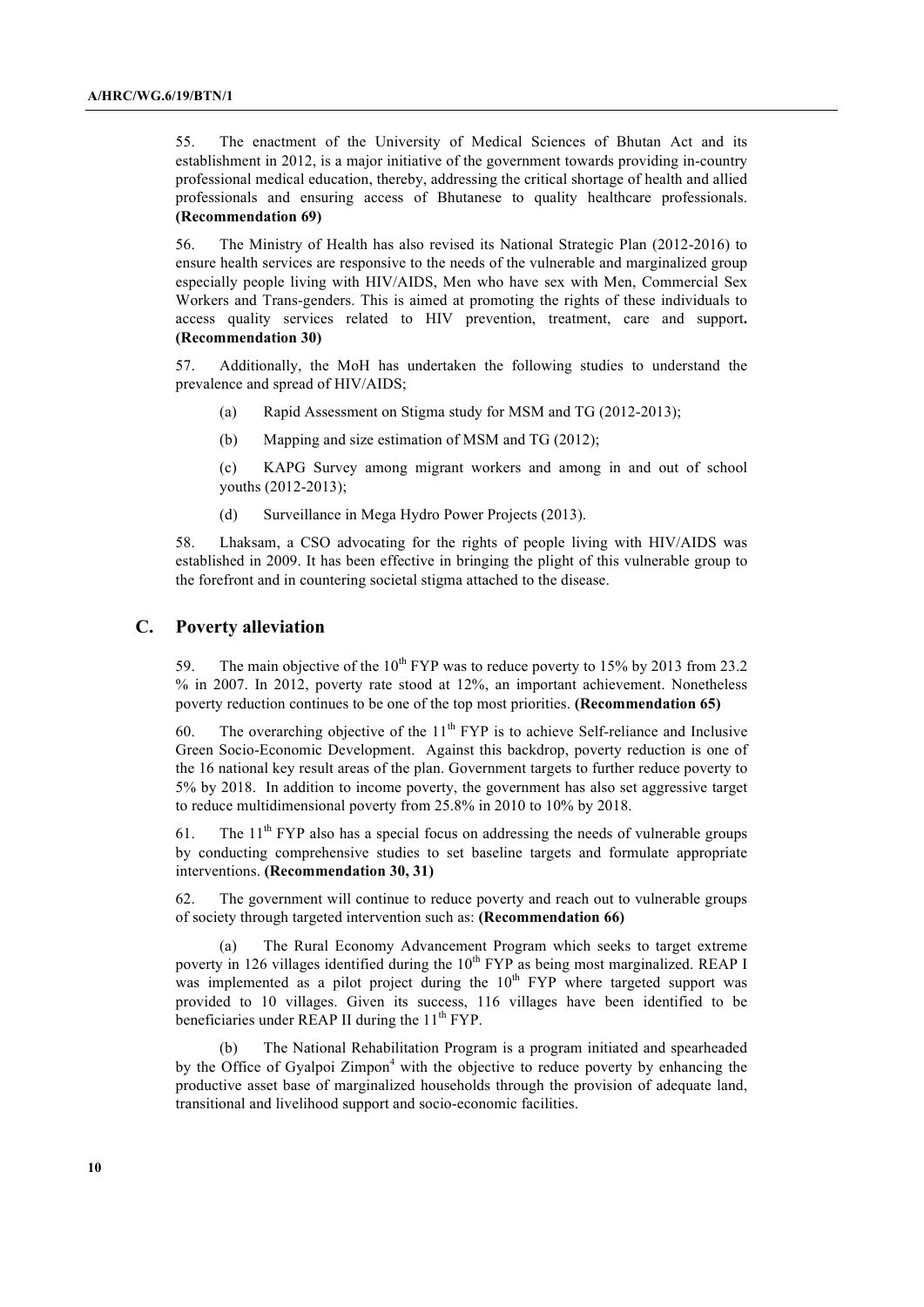(c) The Local Government Empowerment Program seeks to ensure that all local governments have basic facilities and necessary financial resources to effectively deliver on their mandate.

(d) The Special Program for Vulnerable Groups caters to the needs of senior citizens, differently-abled persons, and vulnerable youth.

(e) Targeted health and education interventions will improve health and education outcomes for districts with poor health and education outcomes.

63. Additionally, there are CSOs like the Tarayana Foundation, which collaborate with the government and work towards poverty alleviation in the most remote pockets of the country.

## **D. Towards achieving food and nutrition security (Recommendation 67 and 94)**

64. Enhancing Food and Nutrition Security has been identified as one of the key objectives for the Ministry of Agriculture and Forestry in the  $11<sup>th</sup> FYP$ , while becoming "food secure and sustainable" has been identified as one of the National Key Result Areas for the government. Towards achieving this objective, several programs which will contribute directly towards its realization have been developed. A National Food and Nutrition Security Policy, formulated with assistance from the FAO has already been submitted to the government for approval. Once passed, the policy will ensure that food and nutrition security is adequately prioritized and mainstreamed in all development plans. A Country Program Framework developed in partnership with the FAO is also in place.

65. Recognizing the importance of educating Bhutanese youth on the issue of Food and Nutrition Security, the government continues to support School Agriculture Program in 173 schools, wherein schools are encouraged to be self sufficient by growing vegetables and rearing livestock. This program has also led to successful economic partnership between schools and local communities and promotion of local vegetable production.

66. In 2013, an Agriculture and Food Security subject was piloted in 20 secondary schools as an optional subject. The response to this new curriculum has been very positive and it will be scaled up over the course of the  $11<sup>th</sup> FYP$  based on demand and availability of resources.

### **E. Addressing youth unemployment (Recommendation 63 and 64)**

67. Overall unemployment rate has dropped from 4% in 2009 to 2.1% in 2012. While unemployment rate of 2.1% remains low and is not alarming compared with global trends, the situation is critical in Bhutan's context as youth unemployment rate is much higher than the national average.

68. One important intervention to counter unemployment has been the drafting of the National Employment Policy. The NEP outlines strategies to accelerate employment growth, improve working conditions and provide equal opportunities, while producing skilled work force to meet requirements of the labour market.

69. Recognizing the importance of promoting entrepreneurship among youth, an Entrepreneurship and Self Employment Division was instituted within the MoLHR in July, 2010 with the mandate to promote self employment through entrepreneurship in creative industries like services and manufacturing. Apart from conducting impact assessment, tracer study, awareness and orientation on entrepreneurship, the division also delivers Basic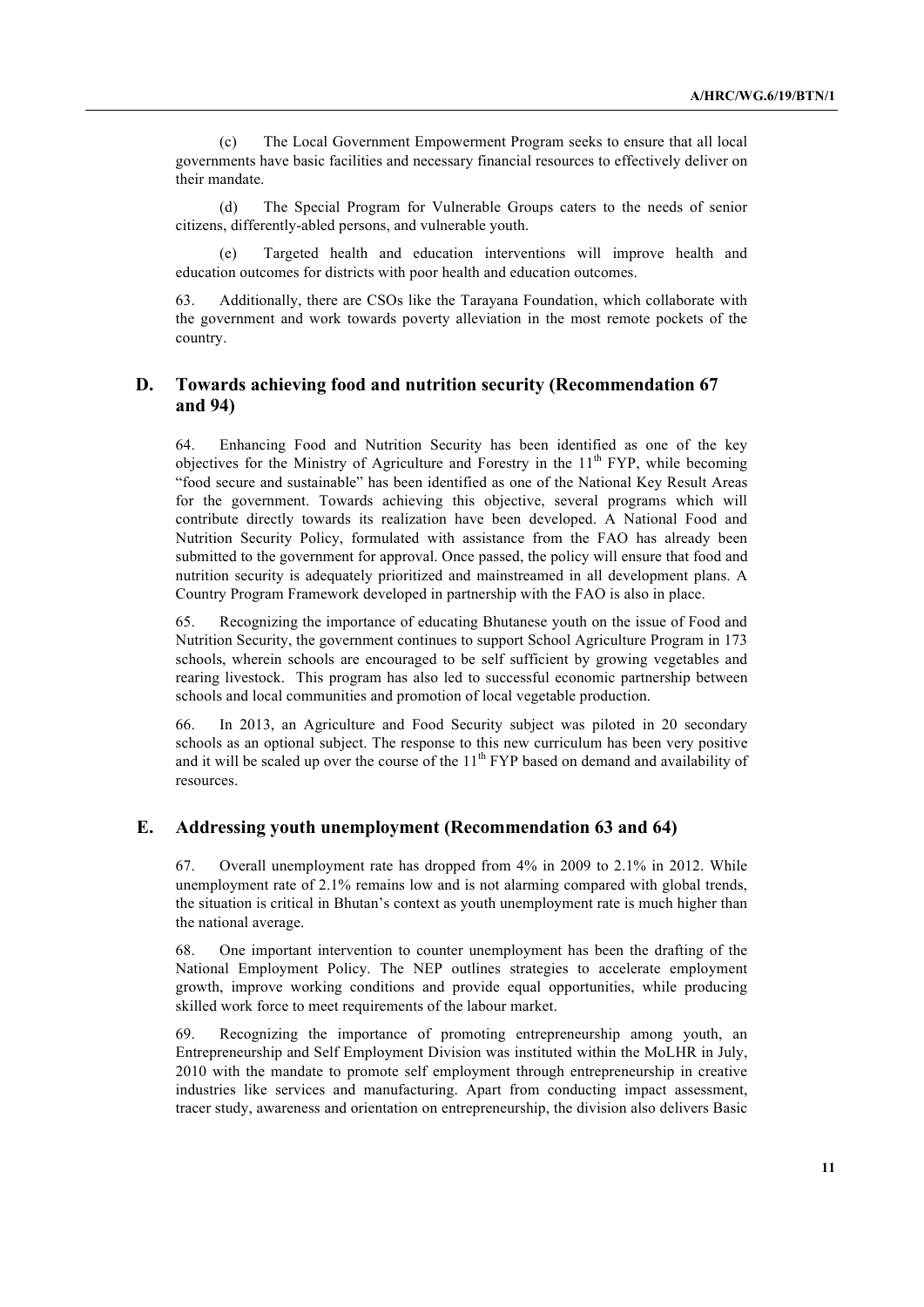and Comprehensive Entrepreneurship Course to interested youth**.** Additionally there are CSOs as well as private organizations that promote and support entrepreneurship.

70. In order to address the issue of unemployment, the MoLHR has initiated numerous programs such as Career Counseling Programs, Entrepreneurship Development Programs, Internship Programs, among others. It also brought out numerous publications such as Labour Market Guidebooks, Counseling Guidebooks and the Recruitment & Selection Regulation 2012 to help job seekers. To assist youth in making the right career choices, career education and counseling is also institutionalized in all secondary schools across the country.

71. Consequently, due to the various initiatives undertaken by the government, youth unemployment has been reduced from 12.9% in 2009 to 7.3% in 2012.

### **F. Trafficking in persons (Recommendation 43)**

72. Although the incidence of TIP in Bhutan is minimal comprising isolated and sporadic cases, the government has made major efforts to control and monitor such occurrences.

73. New legislations, namely the CCPA 2011, define trafficking comprehensively in line with UN conventions. The amendment of the PCB in 2011 also reviewed the definition of trafficking making it comparatively more inclusive. A Standard Operating Procedure on TIP is in the process of being developed by NCWC in collaboration with all relevant stakeholders.

74. This, subsequently, has led to stronger collaboration amongst the government and non-government partners and has also resulted in partnership with relevant organizations across the border.

75. Capacity building program are being conducted at regular intervals thus increasing the awareness levels. The NCWC will be working closely with the UNODC on a project to "Enhance Government and Civil Society Responses to Counter TIP in Bhutan" for a period of 3 years beginning early 2014.

## **G. Sharing GNH experience with the international community (Recommendation 83 and 84)**

76. Bhutan initiated a resolution A/RES/65/308 titled *"Happiness: Towards a Holistic Approach to Development,"* which was co-sponsored by 68 countries. The resolution was adopted by consensus by the UNGA on July 19, 2011. The Happiness Resolution recognized the pursuit of happiness as a universal and fundamental human goal, and the *"need for a more inclusive, equitable and balanced approach to economic growth that promotes sustainable development, poverty eradication, happiness and well being of all peoples".*

77. In pursuance of the Resolution, Bhutan convened a 'High Level Meeting on Happiness and Well Being: Defining a New Economic Paradigm' on 2nd April 2012 at the UN headquarters in New York. The report of the HLM was submitted to the UN Secretary General by Bhutan's Prime Minister in June 2012 and shared with the international community at the Rio+20 Summit in Rio de Janerio.

78. As per the recommendation from the HLM, Bhutan engaged a group of 63 members International Expert Working Group in diverse fields to work the proposed economic paradigm. The first IEWG meeting took place in Bhutan from 30 January to 2 February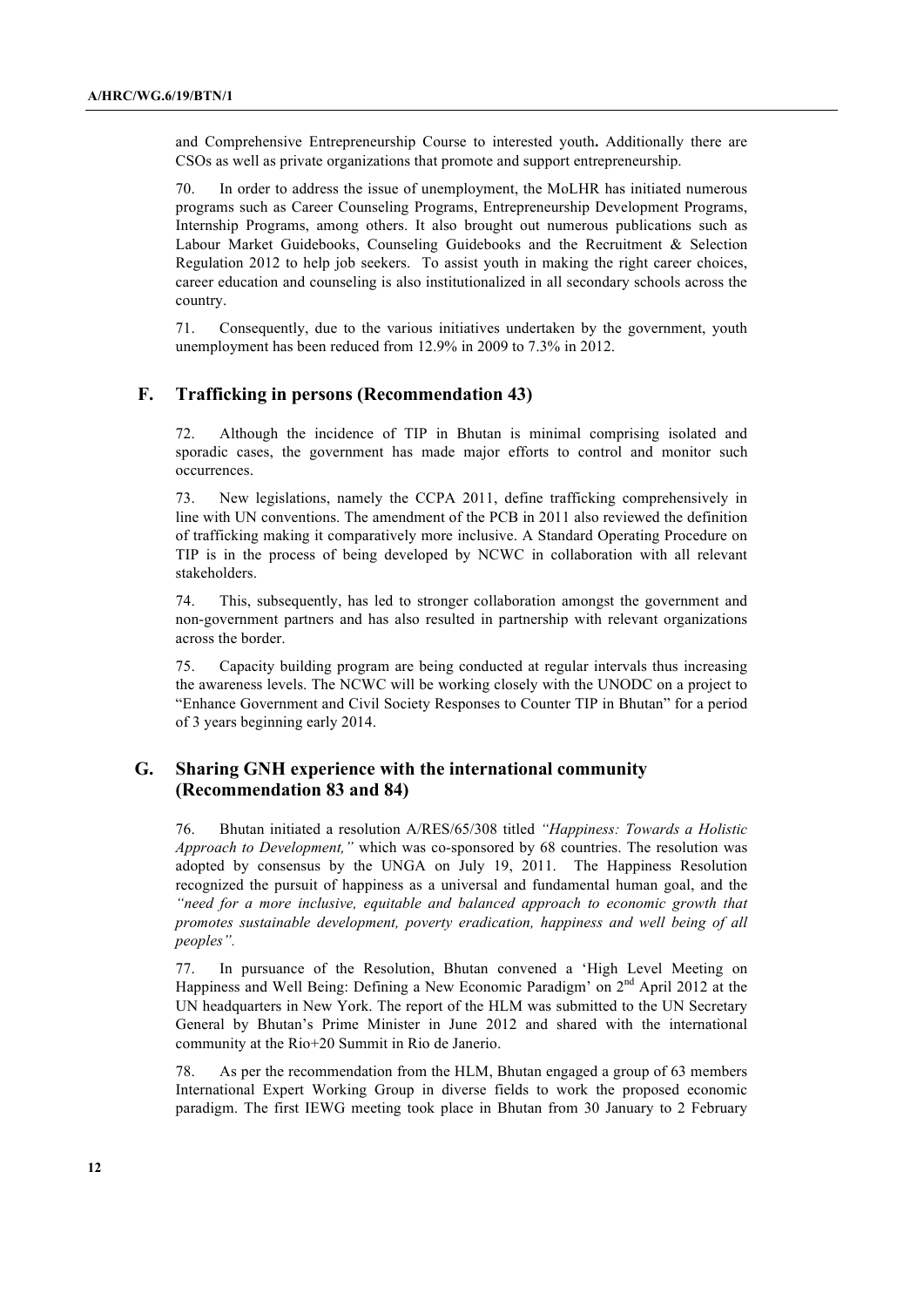2013. A Secretariat of the New Development Paradigm was also established in Thimphu to coordinate and facilitate the work of the expert working groups. The report was presented to the  $68<sup>th</sup>$  session of the UNGA in September 2013.

79. Bhutan attaches high importance to this initiative and believes it will contribute to the post-2015 development agenda and the need for a holistic development approach beyond GDP. Inspired by this initiative, 30 March was declared as International Happiness Day by the UN General Assembly.

## **H. Cooperation with regional and international bodies (Recommendation 18)**

#### **SAARC (Recommendation 87)**

80. In April 2010, Bhutan hosted the Sixteenth SAARC Summit on the theme "Green and Happy South Asia" and assumed the Chair of SAARC for the first time. The Silver Jubilee Declaration and the Thimphu Ministerial Statement on Climate Change along with the signing of the "Convention on Cooperation on Environment and the SAARC Agreement on Trade in Services" were the substantive outcomes of the Summit. As Chair of SAARC, Bhutan hosted several high level and important meetings and events thereby leading the SAARC process prominently:

- (a) Finance Ministers Meeting, August 2010;
- (b) SAARC Council of Ministers, February 2011;
- (c) SAARC Home/Interior Ministers, July 2011;
- (d) SAARC Immigration Authorities, July 2011;
- (e) SAARC Environment Ministers, September 2011;
- (f) Heads of SAARC University Grants Commission, April 2012;
- (g) National Focal Points to Strengthen SAARC Mechanisms, April 2012;
- (h) SAARC Chief Justices Conference, May 2013;
- (i) SAARCLAW conference, May 2013;
- (j) SAARC Food Bank, November 2013;
- (k) SAARC Literary Festival, December 2013.

81. Bhutan is also host to the SAARC Development Fund (SDF) Secretariat and the SAARC Forestry Centre.

#### **ICRC**

82. To ensure our legislation and practices in the fight against terrorism match our obligations related to International Humanitarian Law, Bhutan continues to cooperate with the ICRC. Accordingly, the Geneva Convention has also been translated into Dzongkha and is under review before it is published for dissemination. Bhutan also continues to host delegations from the ICRC Regional Delegation based in New Delhi. Since 2009 representatives of the government have been attending the South Asian Teaching Session and the South Asian Conference on IHL organised by the ICRC in and around Asia. Bhutan also hosted the Fourth South Asian Conference on IHL in Thimphu from  $26<sup>th</sup>$  February-  $1<sup>st</sup>$ March 2013. **(Recommendation 82)**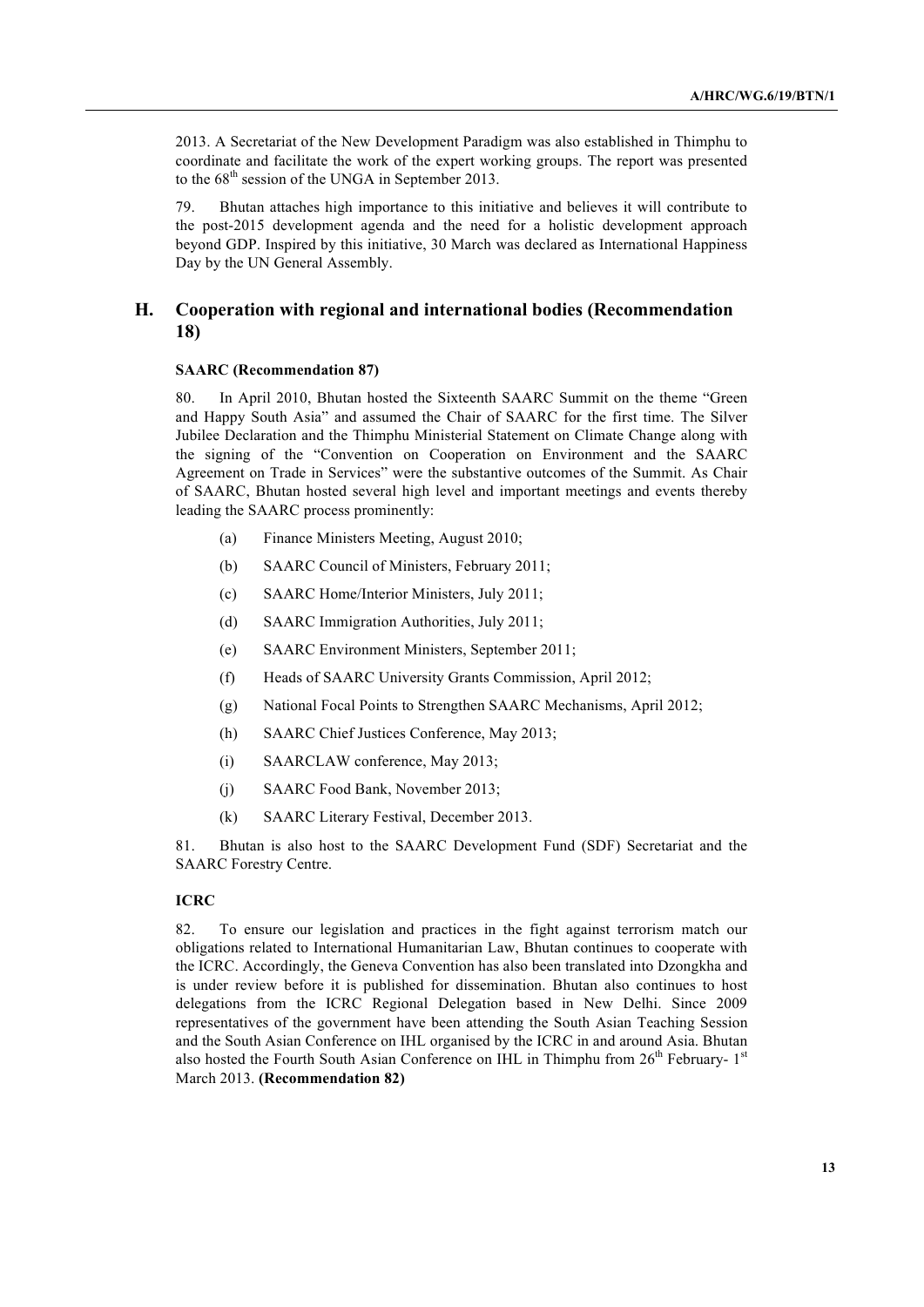## **I. Cooperation with human rights mechanism**

83. Demonstrating Bhutan's commitment to constructive engagement with human rights mechanisms of the UN, we have extended a standing invitation to the Special Rapporteur on Right to Education to visit Bhutan.

## **VI. Implementation of recommendations specific to vulnerable groups (Recommendation 30 and 31)**

## **A. Women (Recommendation 25 and 27)**

84. Women in Bhutan comparatively enjoy high degree of independence and equal opportunities as that of men in many spheres of life. The Traditional matrilineal inheritance systems in most communities grant women full access to land and ownership and in most cases women also have substantive decision making power regarding properties and family matters. However, despite absence of overt and institutionalized forms of discrimination, there are still gaps that need to be addressed. Accordingly, the government continues to take several measures to address those gaps.

85. The NCWC in collaboration with the WB has developed a gender policy note which aims to assess the achievements in terms of promoting gender equality, identify the areas that need more attention and provide policy interventions. In addition, a country gender assessment in selected sectors has also been conducted. These documents will further assist the government in identifying and closing persistent gaps.

#### **1. Violence against women (Recommendation 35, 36, 37, 38 and 39)**

86. Earlier studies indicated that women constitutes majority of the victims of domestic violence. In response to this, The Domestic Violence Prevention Act 2013 was enacted on 1<sup>st</sup> March, 2013. The Act was drafted through an inclusive process which involved stakeholders and the general public. The Act is comprehensive in its scope and coverage. It ensures a prompt and just legal remedy for the victims irrespective of their place of residence. It also facilitates access to remedies for immediate and effective assistance, protection to the victims and introduces measures which seek to ensure that the relevant agencies give full effect to its provisions.

87. The DVPA 2013 prescribes clear procedures to enhance access to justice for women victims of violence. A DVP Rules and Regulation is also under preparation. BNLI has taken numerous initiatives to improve access to justice for victims by training law enforcement agencies on procedures for dealing with VAW cases, creating awareness on their rights, integrating women's rights into ADR trainings, training local women leaders on ADR, etc. It also conducts regular trainings for the Judges on the Acts that impact women and children's lives. In addition, bench clerks of the district courts were trained on women and child friendly procedures with the intention of expediting case registration and hearing. **(Recommendation 48)**

88. Recognizing the need for a separate and independent division catering to the needs of women and children within the RBP, a separate Women and Child Protection Division was established on  $1<sup>st</sup>$  March 2013. This division ensures that mandates related to protection of women and children are implemented by all field units by providing prevention, protection and assistance services. Women and Child Protection Units have been established in 4 districts and plans are underway to cover 2 more. The ultimate plan is to establish a WCP Unit/Desk in each of the 20 districts across the country. In addition to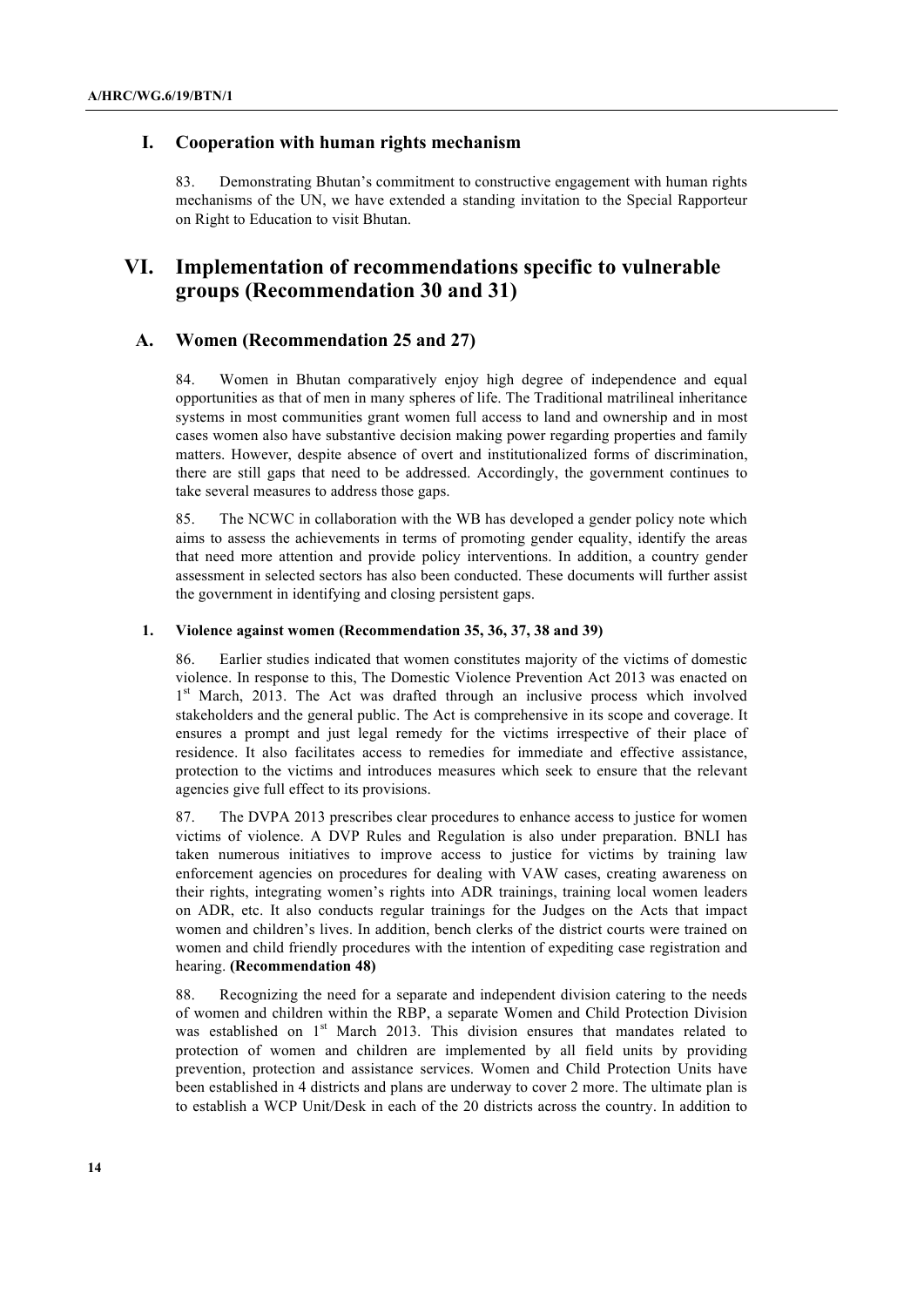law enforcement, WCPU collaborate with civil society and other agencies in educating on woman and child rights. The Unit also maintains database on violence against women and children. **(Recommendation 42)**

89. The induction of women in the Police force has increased considerably. Currently, there are about 80 women police personnel in all WCPUs/Ds. Section 20 of the DVPA 2013 encourages the appointment of at least one female police personnel in the WCPU/D. Given the mandate to establish WCPU/D in every district, the number of women working on VAW issue will increase*.*

90. RENEW, a CSO is actively involved in preventing domestic violence and helping the victims become independent and productive members of the society. In addition, services such as rehabilitation, counseling, temporary shelter, legal assistance, and skills development trainings are also provided to the victims.

#### **2. Mainstreaming gender in development plans and policies (Recommendation 15)**

91. Mainstreaming gender was an integral part of the country's  $10<sup>th</sup> FYP$  and with support from the UNDP, the National Plan of Action for Gender 2008-2013 was drawn to promote gender equality and women's empowerment. The NPAG is currently under review, preliminary findings suggest progress in target areas. The 11<sup>th</sup> FYP features programs to bridge those gaps that continue to exist.

92. The  $11<sup>th</sup>$  FYP is geared towards giving greater focus to gender and women empowerment in all national plans and polices and as a result, sectors have incorporated gender based activities in their  $11<sup>th</sup>$  FYP. Some of these include building capacities of women leaders, providing scholarships to girls from disadvantaged backgrounds, establishing girl-friendly infrastructures in schools and establishing ECCD Centres.

93. The national gender focal point network set up in 2006 to ensure mainstreaming of gender into sector policies and plans, with representation from key government, civil society and private agencies is still functional and convenes regularly for policy coordination and implementation. The NCWC, as a member of the GNHC's Policy Screening Committee, reviews all policies from a gender perspective and suggests recommendations to make policies responsive to the needs of women, including the elimination of stereotypes. **(Recommendation 23)**

94. Further, the current Plan has incorporated not only gender mainstreaming but Gender Responsive Budgeting as well to address priority areas of education, employment, governance and decision-making and gender-based violence. Having recognized the importance of GRB as a tool to ensure implementation of all gender based plans, the government emphasizes GRB at both central and local levels.

#### **3. Addressing gender gap in education (Recommendation 72, 73, 74 and 75)**

95. While gender parity has been achieved at primary and basic education levels, and the gap has been narrowing at the higher secondary education levels, addressing the disparity in enrolment rates at the tertiary level remains a priority.

96. To study the reasons for low enrolment of women at higher levels of education, a study called "Glass Ceiling in the Educational Curve for Girls- assessing girl's participation in education at higher secondary level in Bhutan" was conducted in 2009. The study point to the need for targeted interventions for enhancing gender responsiveness in education. The government has since then taken initiatives such as girl child friendly facilities, gender sensitization program and counseling, financial and other support for girls from poor background and enhancement of quality of education in general to ensure retention of girl students. Scholarships for girls are also being provided through CSOs and corporations.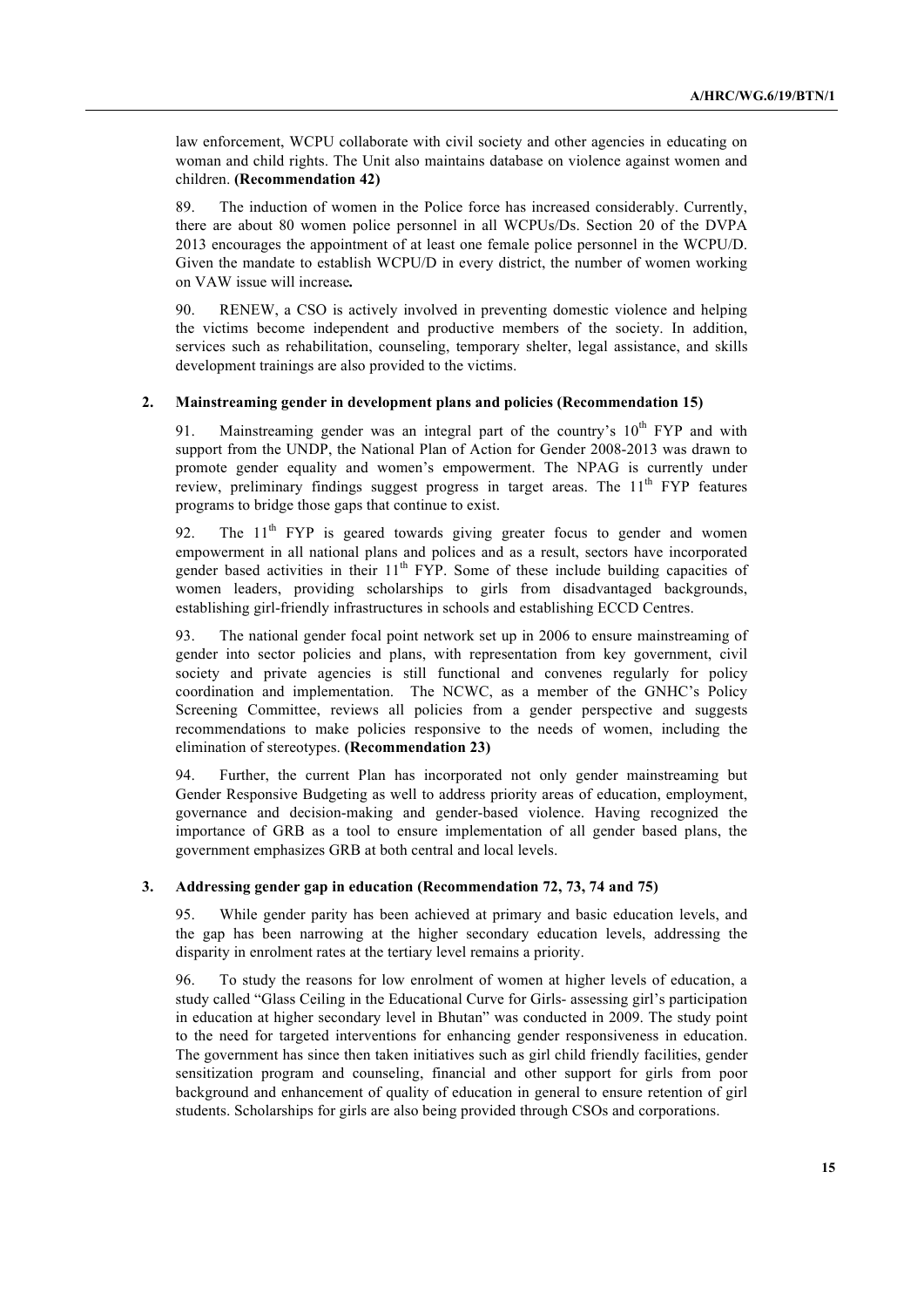97. The Educating for GNH Program also aims to provide life skills like critical thinking and informed decision making among others, which would provide avenues for students, teachers and the larger community to understand gender related issues and challenges and work collectively towards addressing them.

98. The Non-Formal Education program is an effective method for providing basic literacy and functional skills amongst the adult population, particularly in rural areas. It has made significant contribution to literacy and access to education by women. The NFE program has expanded from 756 centers in 2009 to 953 centres in 2012 across all 20 districts. Over 70% of the learners enrolled in the Program are women. Moreover, the Continuing Education Program, offered in 21 schools and institutes across the country, continues to see a higher enrolment of women**.** As a result, in 2013, Female Adult Literacy Rate was 45.2 % as compared to 38.7 % in 2005.

99. As a matter of policy, the government does not restrict pregnant/married girls from continuing education in school. Education personnel including counselors and teachers provide counseling to young mothers to encourage them to continue their education.

#### **4. Political participation of women (Recommendations 56, 58 and 59)**

100. The NCWC, in collaboration with UN agencies and bilateral partners, had commissioned the following studies to understand the nuances of women's political participation and to identify policy recommendations to address the gaps.

(a) Participation of women in 2011 LG election.

(b) Women and Elections; A gender assessment and proposed strategy for LG elections to enhance women's participation as candidates.

101. In the run up to the elections, findings and recommendations from the studies were continually used to raise awareness and address gaps to promote and encourage women's participation in politics.

102. Although the overall representation of women in parliament has decreased, positive trends were also observed during the last parliamentary election. Of the four parties which participated in the 2013 elections, two were led by women presidents. The second election also saw the election and appointment of the first woman minister of Bhutan.

103. Consultations are being conducted at regular intervals to trigger discussions on the need for temporary special measures. A workshop to assess the feasibility of initiating quota systems for women has already been conducted by the NCWC, with the participation of the key stakeholders in 2013. This workshop resulted in a National Action Plan for the Women's Political Equality.

104. The present government has also pledged women's empowerment and to explore 20% quota system for women. This accordingly has been incorporated into the  $11<sup>th</sup> FYP$  as a NKRA indicator i.e drafting legislation on the quota for women.

105. CSO like BNEW has conducted leadership training for women in villages to encourage participation in locally elected offices. In 2013, BNEW hosted a series of regional meetings in collaboration with government agencies to raise awareness on the issue of women in politics and build the leaderships skills of aspiring female candidates.

#### **5. Combating stereotypes (Recommendation 23 and 24)**

106. Numerous awareness and sensitization program are held frequently for the local government functionaries on gender concept and gender division of roles, sensitization on laws and legislation related to women and children. In addition, training program for the private sector on gender concepts are also conducted at the central and local levels. All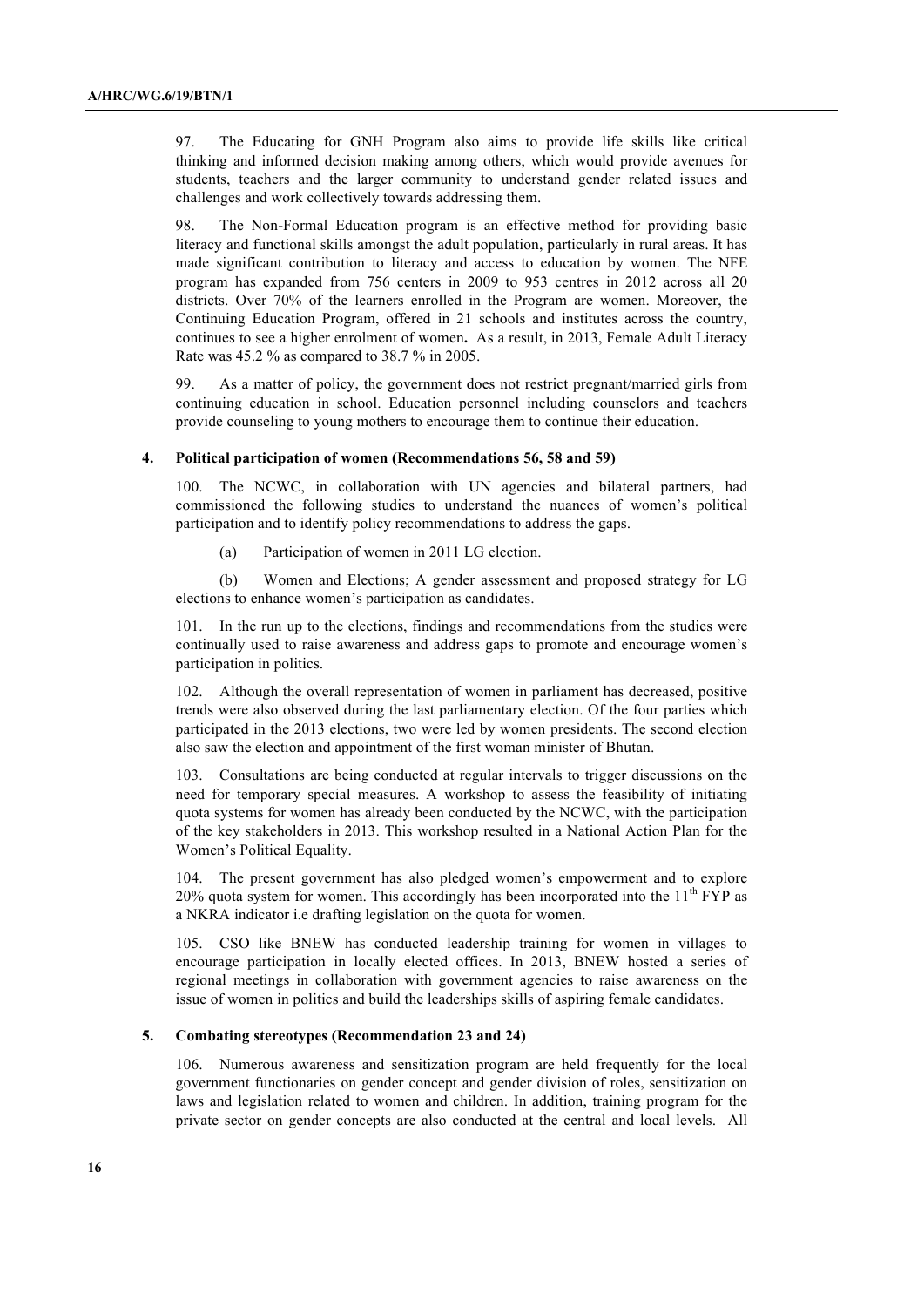these are targeted at breaking stereotypes and roles that are constructed through cultural and traditional practices.

## **B. Children**

107. Rights of children are enshrined in the Constitution, the Penal Code and the Civil and Criminal Procedure Code. The government's early ratification of the Convention on the Rights of the Child and its two Optional Protocols also demonstrates its commitment to ensure the security and welfare of children. Children have been identified as one of the most vulnerable groups under the  $11<sup>th</sup> FYP$ , and for the first time, child protection has been accorded independent status in a development plan. **(Recommendation 32)**

108. As recommended, The Child Care and Protection Act 2011 was enacted on  $31<sup>st</sup>$ May, 2011 and The Child Adoption Act, 2012 on  $5<sup>th</sup>$  January 2012. The landmark CCPA 2011 represents a milestone event for child protection and strengthens the legal framework for the care and protection of children in observance of Bhutan's commitment under the CRC. The rules and regulations for CCPA 2011 and CAA 2012 are under preparation. **(Recommendation 6)**

109. It was with the realization of the need for a systematic approach that the NCWC initiated the Mapping and Assessment of the Child Protection System in 2011, which led to the development of National Plan of Action for Child Protection. The NPAC includes provisions for implementation of the CCPA 2011 and the CAA 2012. Although focused on child protection, the plan also provides for the promotion of children's participation and development. The NPAC will be implemented in the 11<sup>th</sup> FYP period and has been reflected in the sectoral plans of all relevant agencies. The NPAC will significantly enhance the government's capacity to prevent and respond to violence, abuse and exploitation of children. **(Recommendation 13 and 14)**

110. Under the NPAC, a mechanism will be established to ensure the protection of rights of children in all settings including the alternative care. A Child Care and Protection Office have been established under the Central Monastic Body to protect and promote the rights of child monks and nuns. This Office with a designated Child Protection Officer will ensure that the rights of children in the monastic institutions are protected.

111. The NPAC will provide a guide for the establishment of a comprehensive child protection system that will address human rights protection needs of all children, including groups of vulnerable children – Children Affected by HIV/AIDS and children with disabilities. **(Recommendation 32 and 33)**

112. The NCWC and Lhaksam have been collaborating on issues related to CABA. NCWC in collaboration with the MoH and Lhaksam will conduct a needs assessment of CABA, which will provide an enhanced understanding of their situation. The study will culminate in targeted interventions for improved protection, care and support. **(Recommendation 30)**

113. Commercial sexual exploitation of children is prohibited under Section 222,223 and 224 of the CCPA 2011 and Section 373, 375, 377 and 379 of the PCB. Focal officers are being trained to combat commercial sexual exploitation of children and awareness program are also being conducted on a regular basis. **(Recommendation 44)**

114. PCB and CCPC have explicit provisions for child-friendly procedures on cases involving children that require protection of privacy and adult accompaniment during trials. The provisions also outline sentencing of children and allows for the court to release a child on probation or for the child to return home while their presence is not required in the court. A number of police officers have been trained on women and child-friendly procedures and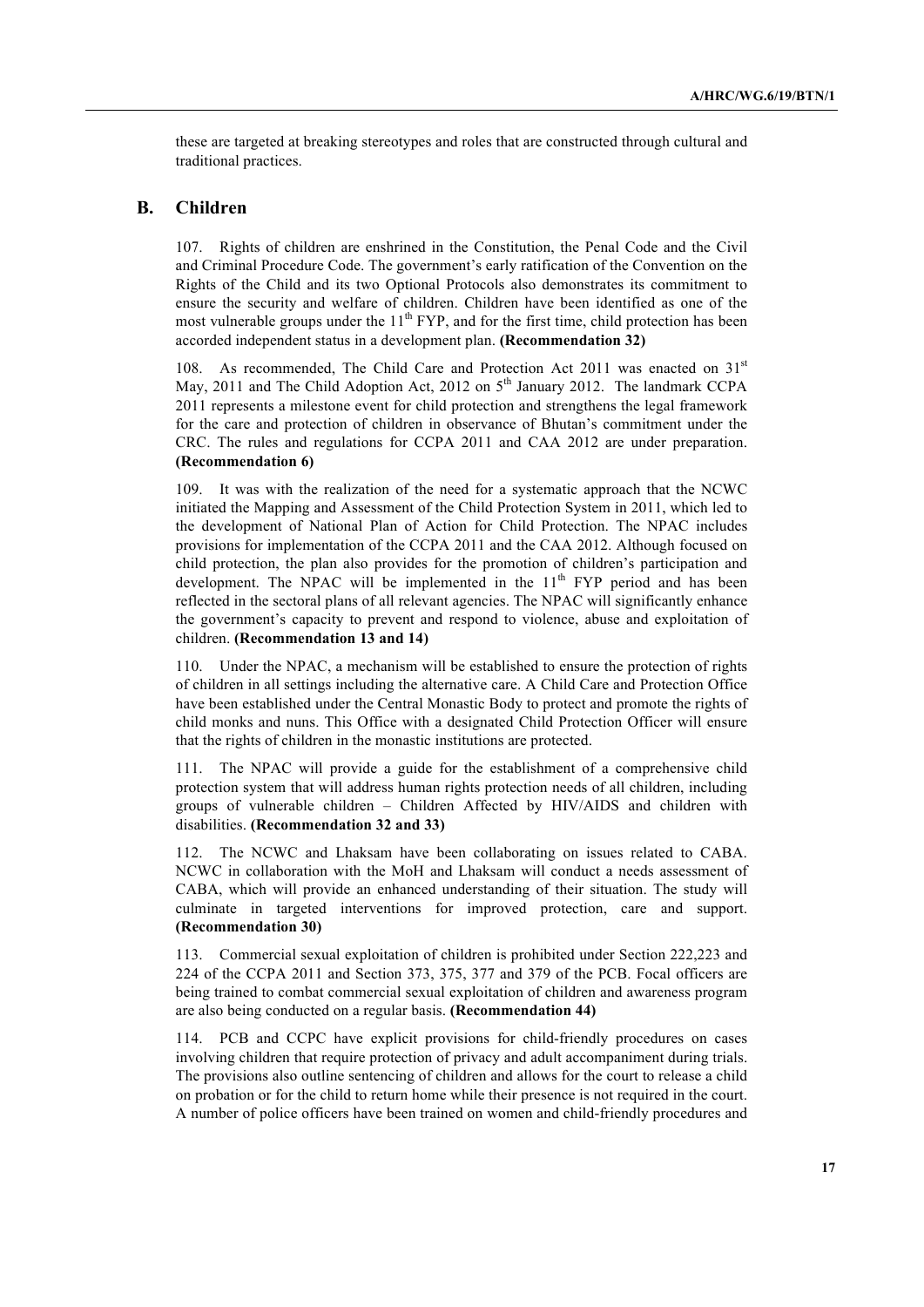they provide counseling to children who are in conflict with the law. Child offenders are kept in separate detention centres with rehabilitation facilities. **(Recommendation 48)**

### **C. People with disabilities**

115. To protect and promote the inherent dignity of all, particularly the rights of persons with disabilities, Bhutan signed the Convention on the Rights of Persons with Disabilities in 2010. The government is committed in discharging its responsibilities under this instrument. **(Recommendation 32, 1, 2, 4, 9)**

116. The NPAG (2008–2013) was inclusive of the people with mental health and other disabilities and aimed to give people with disabilities a greater chance of participating in society on the same terms as others. Review of NPAG, which is ongoing, will provide an update on the current scenario and help the government close gaps if any. (With regard to right to education and health for this group, please refer previous section on the same).

117. Through His Majesty's Welfare System, destitute people living with disabilities have also been provided various social security services like monthly stipend, scholarships for their children, fully paid overseas medical treatment, etc.

118. Further, CSOs like YDF, Draktsho Vocational Training Center for Special Children and Youth, DPAB and ABS are actively involved in advocating issues related to people with disabilities and collaborates with the government to work on program that will improve their lives. **(Recommendation 33).**

## **VII. Achievements, best practices and constraints**

### **A. Achievements**

119. MDGs: Bhutan is on track to achieving most MDGs by 2015 or earlier. Poverty rate has dropped from 23.3% in 2007 to 12% in 2012. The Primary GER is currently 118% and the NER is 96%. Infant mortality rate has reduced from 60.5 per 1000 live births in 2000 to 47 per 1000 live births in 2010. Maternal mortality rate has dropped to 146 per 100,000 live births in 2010. HIV cases detected have increased from 38 in 2000 to 297 in 2012. Although HIV/AIDS prevalence is low, it has been identified as a major public health concern and the government accords high priority to combat its spread. Malaria cases dropped steeply from 972 in 2009 to 82 in 2012. Tuberculosis cases have decreased from 1,332 per 100,000 in 2010 to 1,156 per 100,000 in 2012. At present 80% of Bhutan's land area is under forest cover of which 51% is identified as protected areas. Bhutan is a net sequester absorbing more carbon dioxide than it produces. **(Recommendations 67, 68, 69, 85 and 86).**

## **B. Best practices**

#### **1. Free healthcare services**

120. Healthcare has always been free in Bhutan. This commitment has been reinforced with its inclusion in the Constitution. The government even bears the cost of medical treatment including travel and living expenses for patients and escorts referred outside Bhutan for specialized care. The employees of civil service are also entitled to a month paid 'medical leave' to escort their relatives referred outside the country for treatment. Medical personnel make periodic visits to religious institutions, schools, mega project sites and prisons to conduct medical checkups and impart health education.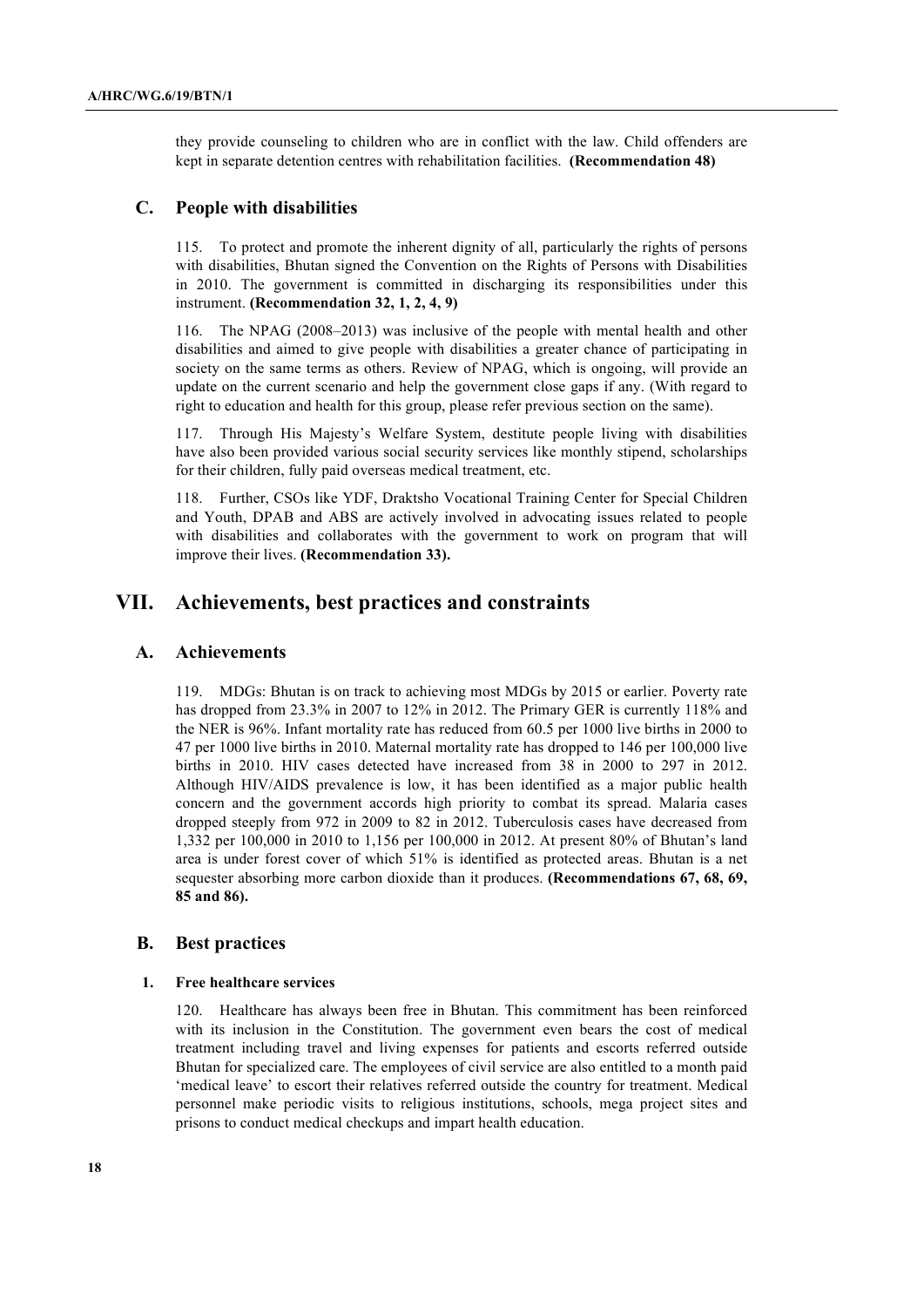#### **2. Free education**

121. The government provides free education to all children from pre-primary to grade 10. Besides tuition, even stationery, textbooks, sports items, boarding facilities and meals are provided free based on needs and depending on the location of the schools. To ensure access to schools within one hour walking distance, the government has established primary schools in remote areas. Where it is not feasible to build primary schools due to lack of a critical mass of students, extended classrooms has been introduced. Given the mountainous terrain and dispersed settlements, providing schools within walking distance is not always possible. Therefore, provision of free hostel facilities and school feeding programs continues to be a key incentive to encourage enrollment and retention, especially of girls in remote and difficult locations.

#### *3. Kidu* **(welfare) system**

122. The *Kidu* system is a social safety net instituted by the Monarchs to address the grievances and needs of vulnerable groups such as economically disadvantaged, destitute, people with disabilities, victims of natural disaster, etc. His Majesty the King, recognizing the social and economic role of the system, has personally travelled throughout the country taking *Kidu* to the people, and has professionalized and regularized the system by appointing officials at dzongkhag and gewog levels to identify vulnerable individuals.

#### **4. Non-formal education**

123. The NFE program was introduced in the early 1990s with the objective of eradicating illiteracy. It has been successful in reaching out to the most remote communities and has made significant contribution to literacy and access to education by women. NFE program on the whole has played vital role in increasing the overall adult literacy rate to 55.3% while the general literacy rate of 56% in 2007 has increased to 63% in 2012.The program has received global recognition and won the 2012 UNESCO Confucius Prize for Literacy. It is also used as vehicle for imparting important social messages to rural communities and has facilitated participation of prospective leaders in local government elections.

## **C. Challenges and constraints**

#### **1. Illegal immigration**

124. Bhutan is a tiny country located in a region marked by vast population movements due to compelling forces of extreme poverty, environmental degradation and political instability. Since 1960, when it started the socio-economic development plan it has faced an influx of illegal immigrants who were economic migrants attracted by better economic opportunities, favorable land-to-people ratio and the small population of the country.

125. The problem of the people in the camps in eastern Nepal is not a typical refugee situation, but complex in nature, with its genesis in illegal immigration. Bhutan remains committed to finding a lasting solution through the bilateral process, based on agreements already reached between the government of Bhutan and Nepal. The channels of communication between Bhutan and Nepal have always remained open. Bhutan appreciates the efforts of the Core Group in resettling people from the camps. These initiatives will contribute towards resolving this protracted humanitarian problem.

126. As a small country with an open and porous border, Bhutan is likely to continue to face the threat of illegal immigration. The success achieved by Bhutan in its development efforts will continue to make it an attractive destination for economic migrants. Illegal immigration if not checked will pose a serious threat to the country's security and its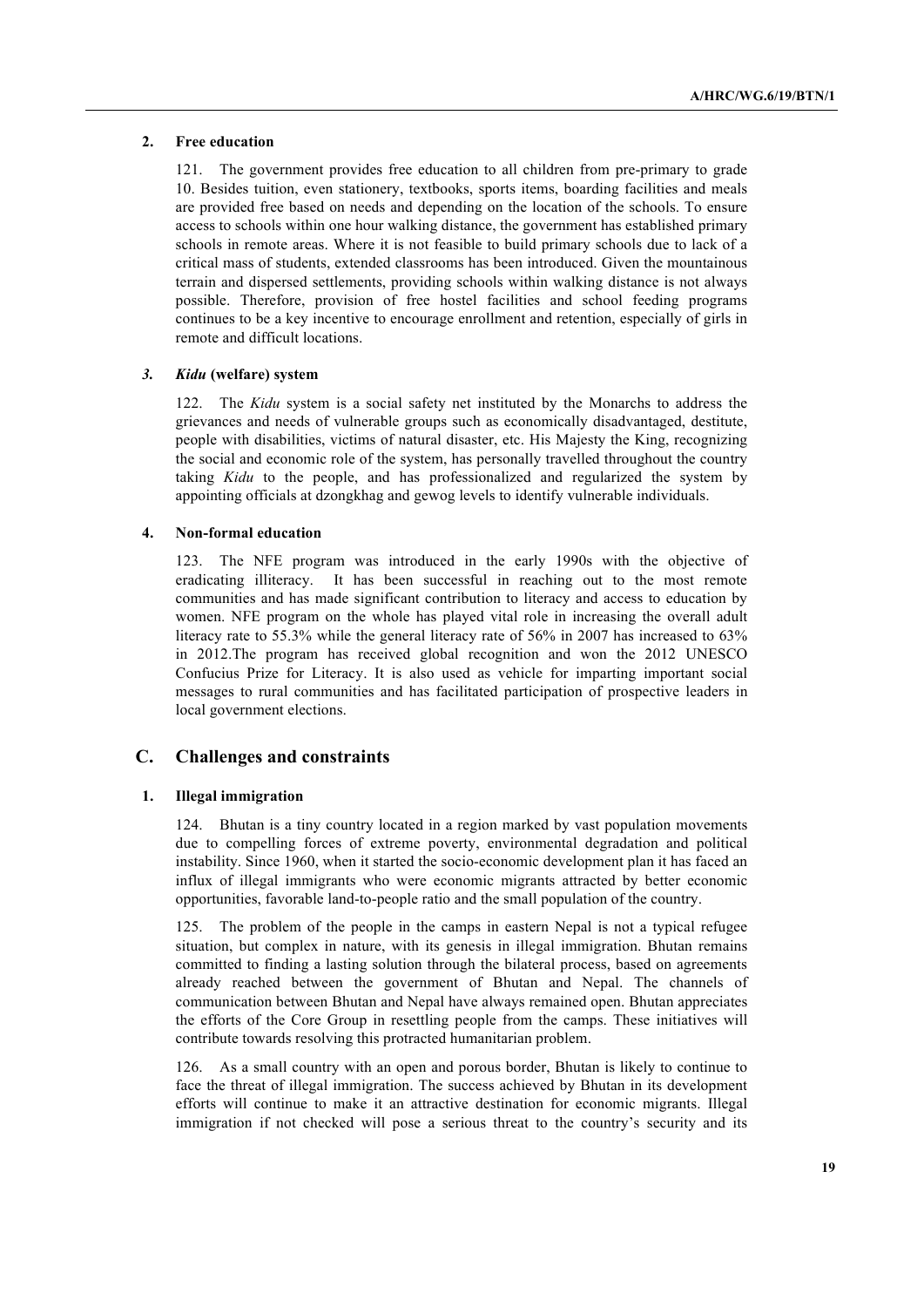distinct political and cultural entity. As is the case for all small States, Bhutan's only safeguard against such threats is rule of law and compliance to citizenship and immigration rules and regulations.

#### **2. Terrorism**

127. Bhutan has serious security concerns arising from increasing terrorist activities in the country. These terrorist activities have been carried out by armed groups formed outside Bhutan that have declared their intention to enter the country to achieve their political aims through violent means. Prior to the first elections in 2008, these groups were responsible for several bomb blasts inside Bhutan. Since 2010, Several IEDs were planted in the southern districts, out of which 8 exploded injuring a number of civilians. Bhutan needs the full cooperation and understanding of the international community to ensure that threats from terrorism do not undermine the success of democracy.

#### **3. Poverty**

128. Bhutan has done remarkably well in terms of poverty reduction. The poverty rate currently stands at 12%. However, the task to eradicate poverty is not easy and fraught with enormous challenges and constraints and progress is highly uneven across districts and sub-districts. There is also the additional challenge to reduce Multi-Dimensional Poverty.

#### **4. Problems of access**

129. The rugged mountains and scattered rural settlements make delivery of social services such as health, education, electricity and safe drinking water extremely difficult and expensive. This also causes rural-urban migration which has a ripple effect on other social problems like poverty, unemployment, waste management, etc.

#### **5. Youth unemployment**

130. Although the unemployment situation has improved steadily from 4% in 2009 to 2.1% in 2012, the high incidence of youth unemployment remains one of the biggest challenges. Youth unemployment today stands at 7.3%, a marked improvement from 12.9% in 2009; however it is still thrice as much as the national average. It will exacerbate in the next few years when more university graduates enter the job market. To make matters worse, it is also leading to a range of social problems.

#### **6. Current macroeconomic situation**

131. Since 2011 the economy has been experiencing unprecedented macroeconomic policy challenges arising from a combination of related factors. These include a surge in capital inflows for hydropower development, rapid credit expansion, successive build-up of current account deficits with India and consequently an acute and persistent shortfall in Rupee reserves. Remedial policy measures to address the lingering Rupee shortfall has resulted in a severe credit crunch in the banking sector, which continues to adversely affect private investment and growth. Managing the Rupee shortage is therefore of high priority to ensure a sound macroeconomic policy framework for effective implementation of Bhutan's development plans.

#### **7. Vulnerability to climate change and natural disasters**

132. Bhutan is characterized by rugged topography, high relief, active tectonic processes, and variable geo-climatic conditions. These inherent natural factors as well as social factors like poverty, human encroachment on vulnerable slopes, low literacy etc., have made Bhutan one of the worst disaster prone countries in the world. Owing to its location near the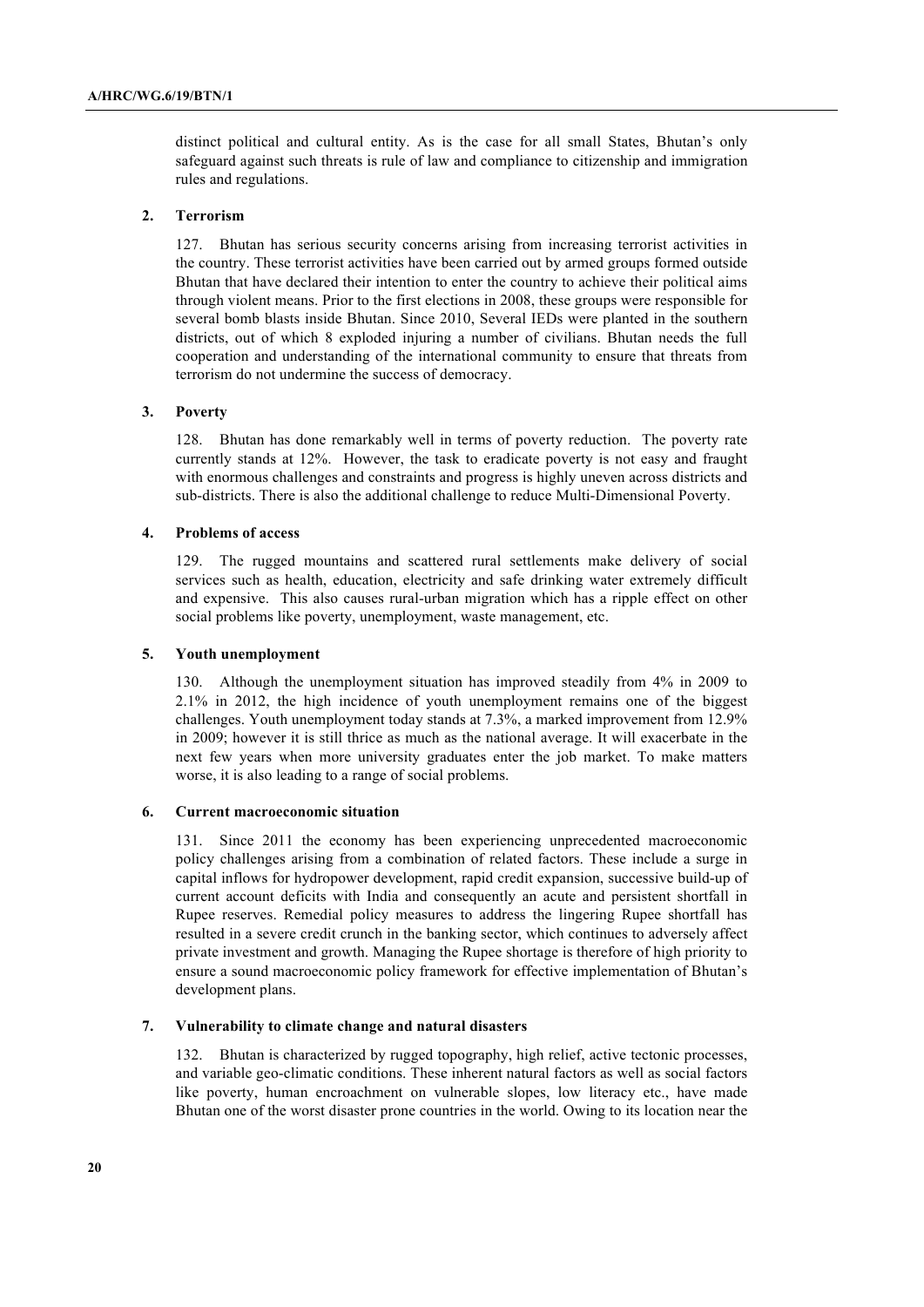tectonic plate boundary, the entire territory is seismically active which is evident from the frequently occurring earthquakes in the country.

133. In addition to earthquakes, the northern belt of the country is a location of potentially dangerous glacial lakes posing threats of Glacial Lake Outburst Floods which is further exacerbated by climate change. Owing to climate change, the frequency and intensity of natural disasters has increased in the recent past, causing damage to life, property and the environment.

#### **8. Graduation from LDC**

134. Concerning Bhutan's eventual graduation from the LDC category, while it is strongly committed to fulfilling this aspiration by 2020, significant challenges remain in terms of achieving graduation and more importantly in sustaining the process in the postgraduation period. Despite the positive outlook, major challenges remain in strengthening the economy and building resilience against exogenous shocks as it integrates into the global economy and financial system. Key challenges among other include addressing Bhutan's high economic vulnerability.

## **VIII. Key national priorities, commitments and initiatives**

## **A. National priorities**

- (a) Strengthen democracy and ensure development of a sound democratic culture
- (b) Successful implementation of the  $11<sup>th</sup> FYP$
- (c) Address youth unemployment
- (d) Improve the current macroeconomic situation

## **B. Commitments**

135. Participate and contribute in human rights activities at national and international levels and draw on best practices that can be incorporated into relevant domestic policies and legislations.

136. Being aware of the benefits of collaborating with the CSOs, the government is committed to enhancing closer ties with CSOs.

137. Address the issue of domestic violence, gender gap in tertiary education and women's participation in politics.

138. Continue to study and review human rights instruments. Bhutan has always been of the view that the government must first build the necessary social and political institutions and develop its human resources before it assumes any additional international treaty obligations. In the absence of strong institutions and qualified personnel, it remains seriously constrained in fulfilling the obligations as required in the international treaties/conventions. As its capacity is enhanced, Bhutan will consider ratifying relevant international human rights instruments.

## **C. Initiatives**

139. Meet the People Program: The government has initiated a weekly Meet the People program since August 2013, that allows general public to meet the Prime Minister and other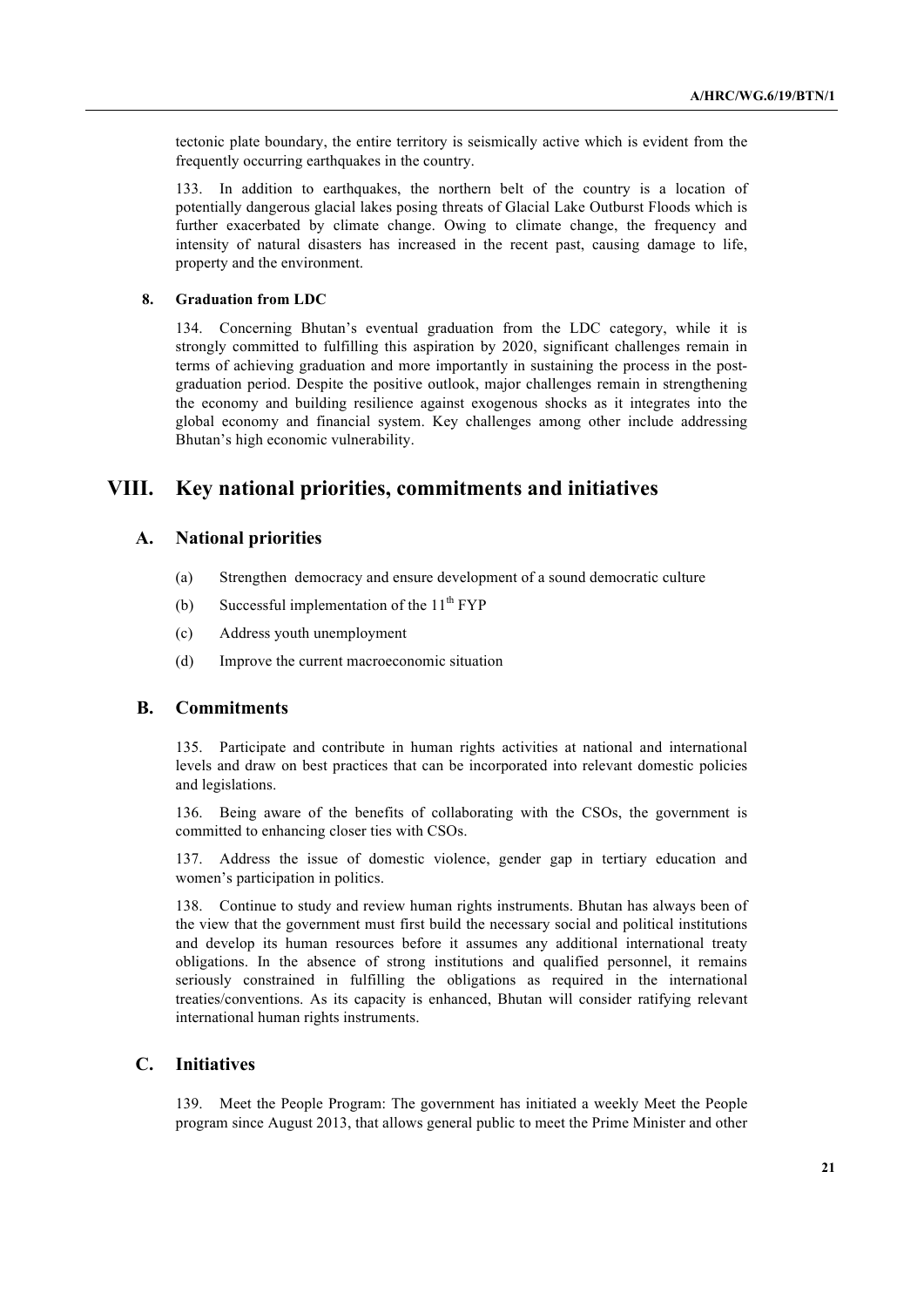members of the Cabinet to express their grievances relating to government policies, rules and regulations, public service delivery, governance and any other matters including human rights. The program continues to be a popular avenue for receipt of complaints/problems and enables the government to gauge problems confronting Bhutanese on a daily basis and work towards addressing them.

140. Open Air Prison System: In a significant demonstration of the government's commitment towards protection and promotion of human rights of all, including those convicted under various laws of the country, the Open Air Prison System was initiated in March 2013. These open air prisons serve as a transitory camp and provide an opportunity for re-adjustment, rehabilitation and reintegration of convicts into the society after completion of their sentence. It also provides an opportunity to earn monetary income that may be useful upon their release. As of November 2013, it has benefited 237 prisoners and continues to be a successful program. Recognizing the absence of such program for the small group of female convicts, an agriculture based open air prison for female prisoners was initiated in June 2013.

141. Social Protection Initiatives: Despite a lack of institutionalized social support system, Bhutanese enjoy a relatively high level of social security owing to the free availability of basic social services and the existence of strong familial bond. The welfare system initiated by His Majesty the King serves as a crucial safety net for the most vulnerable section of the society. Despite this, the government is attempting to establish a more concrete social protection system through the following initiatives subject to availability of resources:

- (a) Drafting of a Social Protection Policy for Workers in Bhutan;
- (b) Formulation of an unemployment benefit scheme;
- (c) Institution of a Universal non-contributory old age pension scheme;
- (d) Establishment of Old age homes for the elderly.

142. Initiatives of CSOs: CSOs have played a significant role in advancing the welfare of the people with disabilities, people living with HIV/AIDS, juvenile delinquents and addicts, school leavers and economically disadvantaged individuals. They have been instrumental in raising awareness, developing capacity, promoting skills, empowerment and uplifting economically disadvantaged individuals through provision of economic assistance. Recognizing the critical role played by CSOs, the government is committed to collaborating with and providing support to CSOs.

## **IX. Capacity building and technical assistance requests**

143. Technical assistance for capacity building to fulfill international treaty reporting obligations.

144. Technical assistance and cooperation in order to strengthen individual and institutional capacities in international human rights.

145. Technical assistance for capacity development for gender, women's empowerment, child protection, TIP and disaster management.

## **X. Conclusion**

146. Bhutan is deeply committed to ensuring promotion and protection of all human rights of its people. It is equally committed to ensuring that democracy takes firm root in